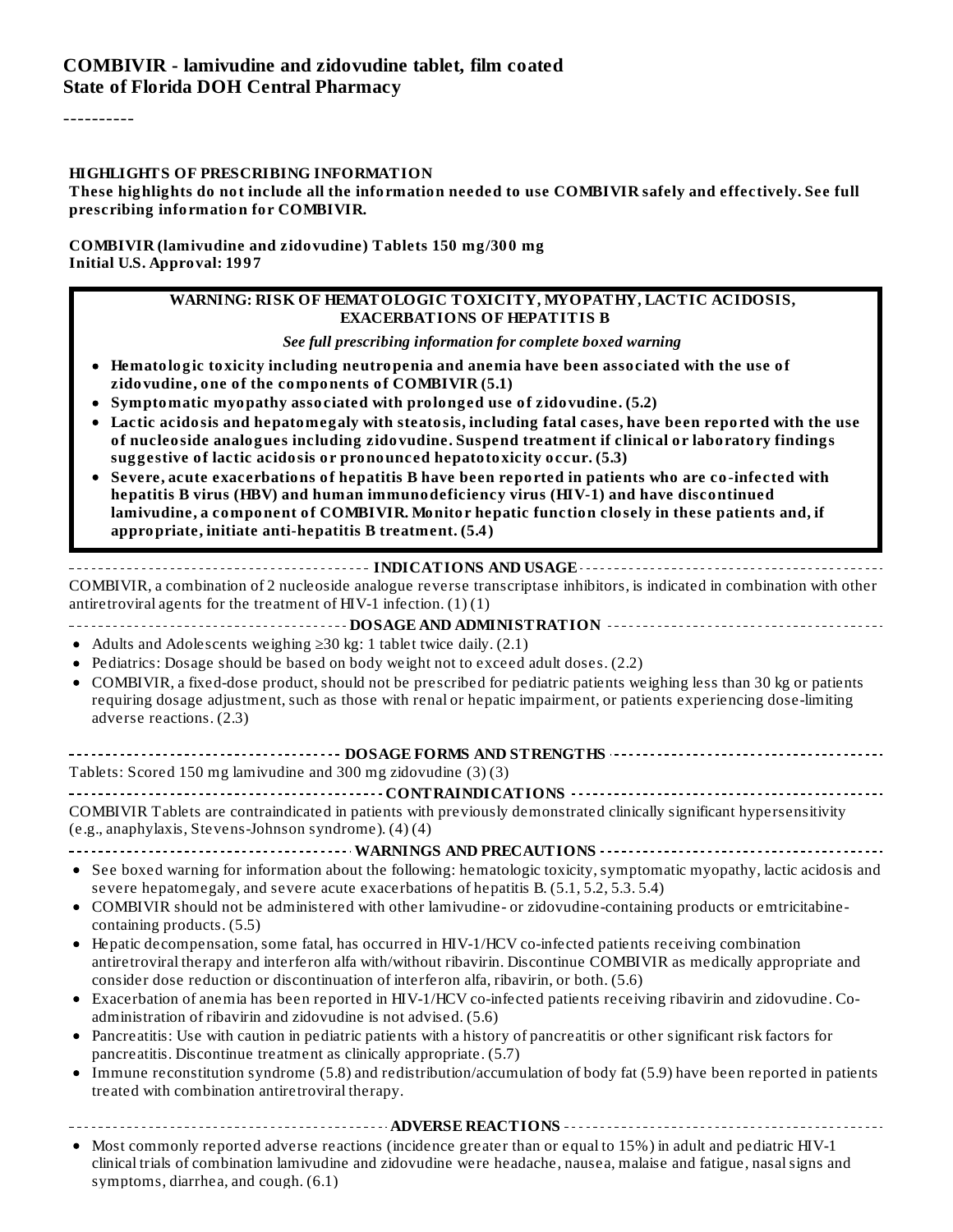#### symptoms, diarrhea, and cough. (6.1)

#### **To report SUSPECTED ADVERSE REACTIONS, contact ViiV Healthcare at 1-877-844-8872 or FDA at 1-800- FDA-1088 or www.fda.gov/medwatch.**

- **DRUG INTERACTIONS**
- Concomitant use with the following drugs should be avoided: stavudine (7.1), zalcitabine (7.1), doxorubicin (7.2).
- Bone marrow suppressive/cytotoxic agents: May increase the hematologic toxicity of zidovudine. (7.3)  $\bullet$

#### **USE IN SPECIFIC POPULATIONS**

- Pregnancy: Physicians are encouraged to register patients in the Antiretroviral Pregnancy Registry by calling 1-800- 258-4263. (8.1)
- Nursing Mothers: HIV-1 infected mothers in the United States should not breastfeed to avoid potential postnatal transmission of HIV-1. (8.3)

#### **See 17 for PATIENT COUNSELING INFORMATION.**

**Revised: 2/2014**

## **FULL PRESCRIBING INFORMATION: CONTENTS\* WARNING: HEMATOLOGIC TOXICITY, MYOPATHY, LACTIC ACIDOSIS, EXACERBATIONS OF HEPATITIS B**

#### **1 INDICATIONS AND USAGE**

- 2.1 Adults and Adolescents Weighing ≥30 kg
- 2.2 Pediatric Patients
- 2.3 Patients Requiring Dosage Adjustment

#### **3 DOSAGE FORMS AND STRENGTHS**

#### **4 CONTRAINDICATIONS**

- 5.1 Hemotologic Toxicity/Bone Marrow Suppression
- 5.2 Myopathy
- 5.3 Lactic Acidosis/Hepatomegaly With Steatosis
- 5.4 Patients With HIV-1 and Hepatitis B Virus Co-infection
- 5.5 Use With Other, Lamivudine-, Zidovudine-, and/or Emtricitabine-Containing Products
- 5.6 Use With Interferon- and Ribavirin-Based Regimens
- 5.7 Pancreatitis
- 5.8 Immune Reconstitution Syndrome
- 5.9 Fat Redistribution

#### **6 ADVERSE REACTIONS**

- 6.1 Clinical Trials Experience
- 6.2 Postmarketing Experience

#### **7 DRUG INTERACTIONS**

- 7.1 Antiretroviral Agents
- 7.2 Doxorubicin
- 7.3 Hematologic/Bone Marrow Suppressive/Cytotoxic Agents
- 7.4 Interferon- and Ribavirin-Based Regimens
- 7.5 Trimethoprim/Sulfamethoxazole (TMP/SMX)
- 8.1 Pregnancy
- 8.3 Nursing Mothers
- 8.4 Pediatric Use
- 8.5 Geriatric Use
- 8.6 Renal Impairment
- 8.7 Hepatic Impairment
- **10 OVERDOSAGE**
- **11 DESCRIPTION**

#### **12 CLINICAL PHARMACOLOGY**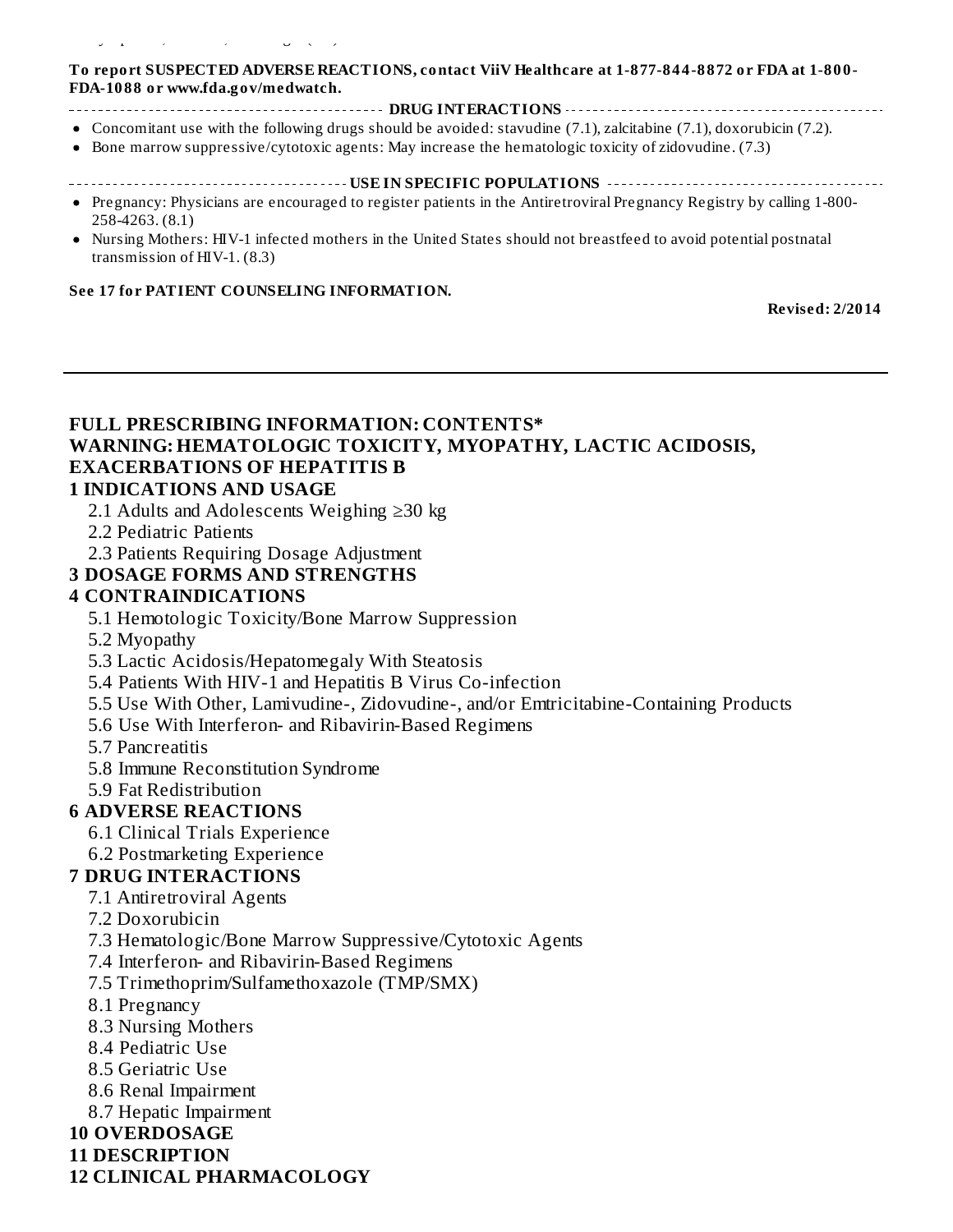- 12.1 Mechanism of Action
- 12.3 Pharmacokinetics

12.4 Microbiology

### **13 NONCLINICAL TOXICOLOGY**

13.1 Carcinogenesis, Mutagenesis, Impairment of Fertility

13.2 Reproductive and Developmental Toxicology Studies

#### **14 CLINICAL STUDIES**

14.1 Adults

14.2 Prevention of Maternal-Fetal HIV-1 Transmission

#### **16 HOW SUPPLIED/STORAGE AND HANDLING**

#### **17 PATIENT COUNSELING INFORMATION**

17.1 Advice for the Patient

\* Sections or subsections omitted from the full prescribing information are not listed.

#### **FULL PRESCRIBING INFORMATION**

#### **WARNING: HEMATOLOGIC TOXICITY, MYOPATHY, LACTIC ACIDOSIS, EXACERBATIONS OF HEPATITIS B**

**Hematologic Toxicity: Zidovudine, one of the 2 active ingredients in COMBIVIR ®(lamivudine and zidovudine) Tablets, has been associated with hematologic toxicity including neutropenia and anemia, particularly in patients with advanced HIV-1 dis eas e** *[see Warnings and Precautions (5.1)]***.**

**Myopathy: Prolonged us e of zidovudine has been associated with symptomatic myopathy** *[see Warnings and Precautions (5.2)]***.**

**Lactic Acidosis and Severe Hepatomegaly: Lactic acidosis and hepatomegaly with steatosis, including fatal cas es, have been reported with the us e of nucleoside analogues alone or in combination, including lamivudine, zidovudine, and other antiretrovirals. Suspend treatment if clinical or laboratory findings suggestive of lactic acidosis or pronounced hepatotoxicity occur***[see Warnings and Precautions (5.3)]***.**

**Exacerbations of Hepatitis B: Severe, acute exacerbations of hepatitis B have been reported in patients who are co-infected with hepatitis B virus (HBV) and HIV-1 and have dis continued lamivudine, which is one component of COMBIVIR. Hepatic function should be monitored clos ely with both clinical and laboratory follow-up for at least s everal months in patients who dis continue COMBIVIR and are co-infected with HIV-1 and HBV. If appropriate, initiation of anti-hepatitis B therapy may be warranted** *[see Warnings and Precautions (5.4)]***.**

### **1 INDICATIONS AND USAGE**

COMBIVIR, a combination of 2 nucleoside analogues, is indicated in combination with other antiretrovirals for the treatment of HIV-1 infection.

### **2.1 Adults and Adoles cents Weighing ≥30 kg**

The recommended oral dose of COMBIVIR in HIV-1-infected adults and adolescents weighing greater than or equal to 30 kg is 1 tablet (containing 150 mg of lamivudine and 300 mg of zidovudine) twice daily.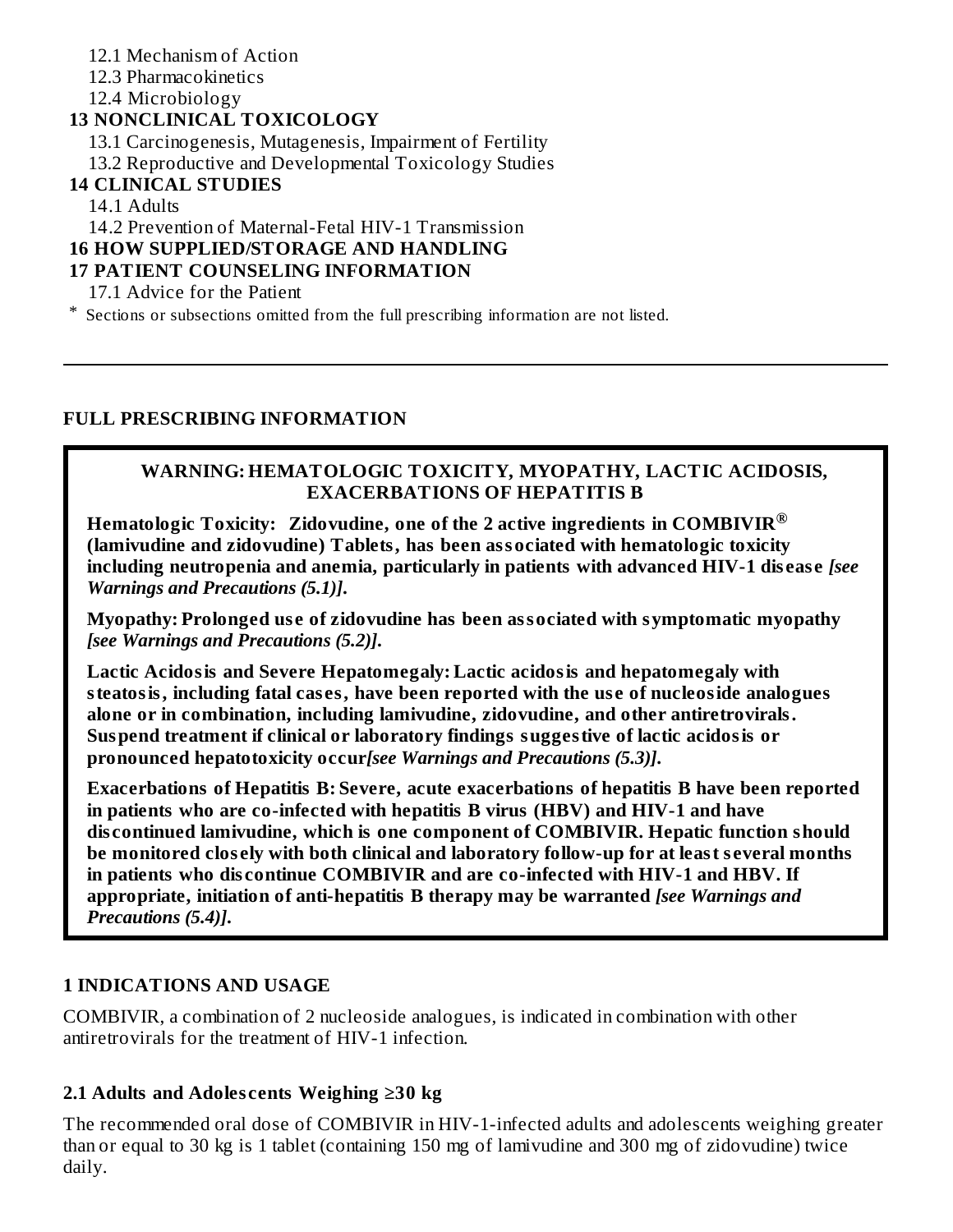### **2.2 Pediatric Patients**

The recommended oral dosage of scored COMBIVIR Tablets for pediatric patients who weigh greater than or equal to 30 kg and for whom a solid oral dosage form is appropriate is 1 tablet administered twice daily.

Before prescribing COMBIVIR Tablets, children should be assessed for the ability to swallow tablets. If a child is unable to reliably swallow a COMBIVIR Tablet, the liquid oral formulations should be prescribed: EPIVIR $^\circledR$  (lamivudine) Oral Solution and RETROVIR $^\circledR$  (zidovudine) Syrup.

## **2.3 Patients Requiring Dosage Adjustment**

Because COMBIVIR is a fixed-dose combination tablet, it should not be prescribed for pediatric patients weighing less than 30 kg or patients requiring dosage adjustment, such as those with reduced renal function (creatinine clearance less than 50 mL/min), patients with hepatic impairment, or patients experiencing dose-limiting adverse reactions. Liquid and solid oral formulations of the individual components of COMBIVIR are available for these populations.

## **3 DOSAGE FORMS AND STRENGTHS**

COMBIVIR Tablets contain 150 mg of lamivudine and 300 mg of zidovudine. The tablets are white, scored, film-coated, modified capsule-shaped tablets, debossed on both tablet faces, such that when broken in half, the full "GX FC3" code is present on both halves of the tablet ("GX" on one face and "FC3" on the opposite face of the tablet).

# **4 CONTRAINDICATIONS**

COMBIVIR Tablets are contraindicated in patients with previously demonstrated clinically significant hypersensitivity (e.g., anaphylaxis, Stevens-Johnson syndrome) to any of the components of the product.

# **5.1 Hemotologic Toxicity/Bone Marrow Suppression**

Zidovudine, a component of COMBIVIR, has been associated with hematologic toxicity including neutropenia and anemia, particularly in patients with advanced HIV-1 disease. COMBIVIR should be used with caution in patients who have bone marrow compromise evidenced by granulocyte count less than 1,000 cells/mm<sup>3</sup> or hemoglobin less than 9.5 g/dL *[see Adverse Reactions (6.1)]*.

Frequent blood counts are strongly recommended in patients with advanced HIV-1 disease who are treated with COMBIVIR. Periodic blood counts are recommended for other HIV-1-infected patients. If anemia or neutropenia develops, dosage interruption may be needed.

# **5.2 Myopathy**

Myopathy and myositis, with pathological changes similar to that produced by HIV-1 disease, have been associated with prolonged use of zidovudine, and therefore may occur with therapy with COMBIVIR.

## **5.3 Lactic Acidosis/Hepatomegaly With Steatosis**

Lactic acidosis and hepatomegaly with steatosis, including fatal cases, have been reported with the use of nucleoside analogues alone or in combination, including lamivudine, zidovudine, and other antiretrovirals. A majority of these cases have been in women. Obesity and prolonged nucleoside exposure may be risk factors. Particular caution should be exercised when administering COMBIVIR to any patient with known risk factors for liver disease; however, cases have also been reported in patients with no known risk factors. Treatment with COMBIVIR should be suspended in any patient who develops clinical or laboratory findings suggestive of lactic acidosis or pronounced hepatotoxicity (which may include hepatomegaly and steatosis even in the absence of marked transaminase elevations).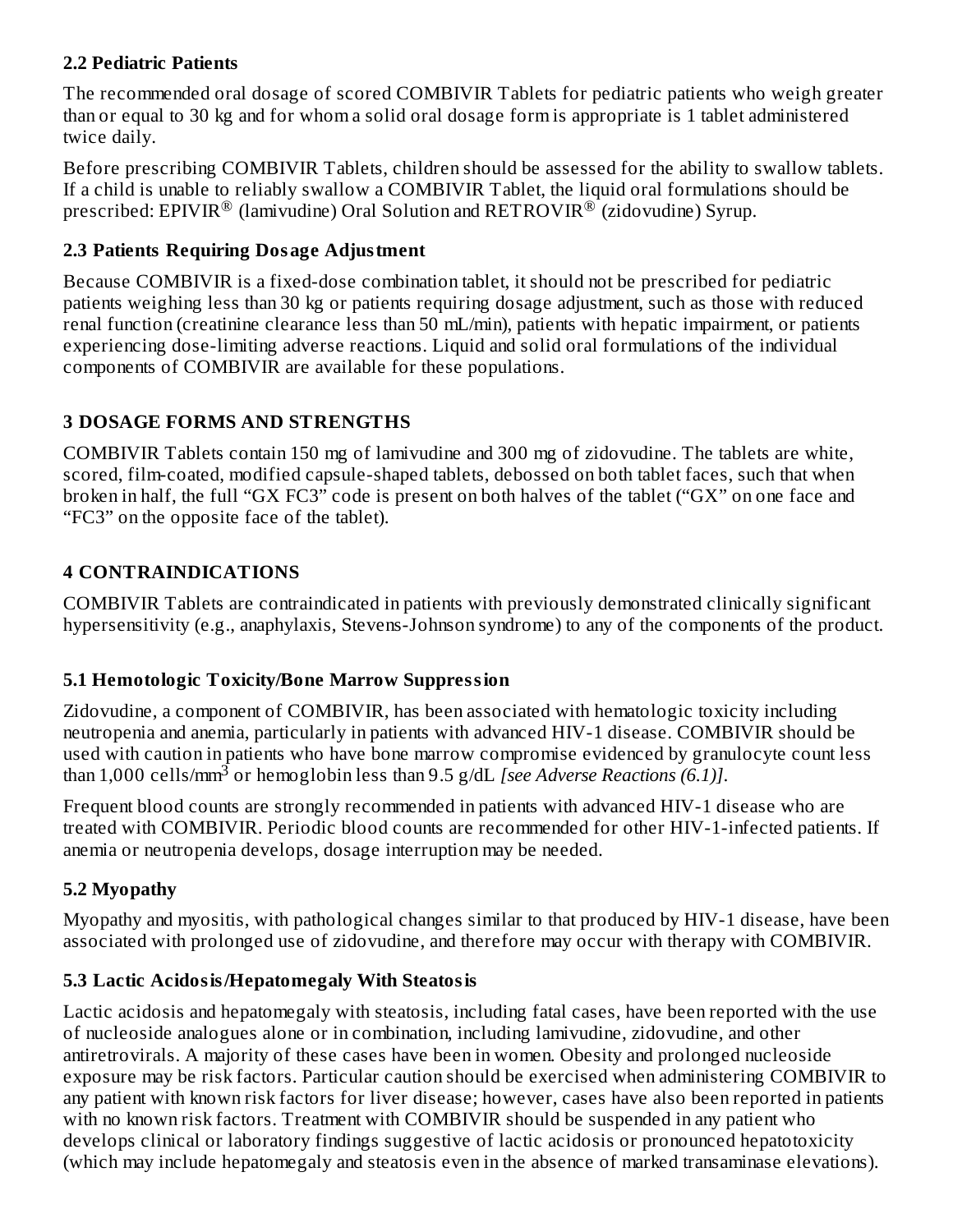## **5.4 Patients With HIV-1 and Hepatitis B Virus Co-infection**

Posttreatment Exacerbations of Hepatitis: In clinical trials in non-HIV-1-infected patients treated with lamivudine for chronic HBV, clinical and laboratory evidence of exacerbations of hepatitis have occurred after discontinuation of lamivudine. These exacerbations have been detected primarily by serum ALT elevations in addition to re-emergence of hepatitis B viral DNA (HBV DNA). Although most events appear to have been self-limited, fatalities have been reported in some cases. Similar events have been reported from post-marketing experience after changes from lamivudine-containing HIV-1 treatment regimens to non-lamivudine-containing regimens in patients infected with both HIV-1 and HBV. The causal relationship to discontinuation of lamivudine treatment is unknown. Patients should be closely monitored with both clinical and laboratory follow-up for at least several months after stopping treatment. There is insufficient evidence to determine whether re-initiation of lamivudine alters the course of posttreatment exacerbations of hepatitis.

Important Differences Among Lamivudine-Containing Products: COMBIVIR Tablets contain a higher dose of the same active ingredient (lamivudine) than EPIVIR-HBV® (lamivudine) Tablets and Oral Solution. EPIVIR-HBV was developed for treating chronic hepatitis B. Safety and efficacy of lamivudine have not been established for treatment of chronic hepatitis B in patients co-infected with HIV-1 and HBV.

Emergence of Lamivudine-Resistant HBV: In non-HIV-infected patients treated with lamivudine for chronic hepatitis B, emergence of lamivudine-resistant HBV has been detected and has been associated with diminished treatment response (see full prescribing information for EPIVIR-HBV for additional information). Emergence of hepatitis B virus variants associated with resistance to lamivudine has also been reported in HIV-1-infected patients who have received lamivudine-containing antiretroviral regimens in the presence of concurrent infection with hepatitis B virus.

## **5.5 Us e With Other, Lamivudine-, Zidovudine-, and/or Emtricitabine-Containing Products**

COMBIVIR is a fixed-dose combination of lamivudine and zidovudine. COMBIVIR should not be administered concomitantly with other lamivudine- or zidovudine-containing products including  $EPIVIR^®$  (lamivudine) Tablets and Oral Solution;  $EPIVIR-HBV$  Tablets and Oral Solution;  $\mathsf{RETROVIR}^\circledR$  (zidovudine) Tablets, Capsules, Syrup, and IV Infusion; EPZICOM $^\circledR$  (abacavir sulfate and lamivudine) Tablets; or TRIZIVIR $^\circledR$  (abacavir sulfate, lamivudine, and zidovudine) Tablets; or emtricitabine-containing products, including  $\text{ATRIPLA}^{\circledR}$  (efavirenz, emtricitabine, and tenofovir),  $\mathop{\rm EMTRIVA}\nolimits^\circledR$  (emtricitabine),  $\mathop{\rm TRUVADA}\nolimits^\circledR$  (emtricitabine and tenofovir), or  $\mathop{\rm COMPLERA}\nolimits^\circledR$ (rilpivirine/emtricitabine/tenofovir).

## **5.6 Us e With Interferon- and Ribavirin-Bas ed Regimens**

In vitro studies have shown ribavirin can reduce the phosphorylation of pyrimidine nucleoside analogues such as lamivudine and zidovudine. Although no evidence of a pharmacokinetic or pharmacodynamic interaction (e.g., loss of HIV-1/HCV virologic suppression) was seen when ribavirin was coadministered with lamivudine or zidovudine in HIV-1/HCV co-infected patients *[see Clinical Pharmacology (12.3)]*, hepatic decompensation (some fatal) has occurred in HIV-1/HCV co-infected patients receiving combination antiretroviral therapy for HIV-1 and interferon alfa with or without ribavirin. Patients receiving interferon alfa with or without ribavirin and COMBIVIR should be closely monitored for treatment-associated toxicities, especially hepatic decompensation, neutropenia, and anemia. Discontinuation of COMBIVIR should be considered as medically appropriate. Dose reduction or discontinuation of interferon alfa, ribavirin, or both should also be considered if worsening clinical toxicities are observed, including hepatic decompensation (e.g., Child-Pugh greater than 6) (see the complete prescribing information for interferon and ribavirin).

Exacerbation of anemia has been reported in HIV-1/HCV co-infected patients receiving ribavirin and zidovudine. Coadministration of ribavirin and zidovudine is not advised.

### **5.7 Pancreatitis**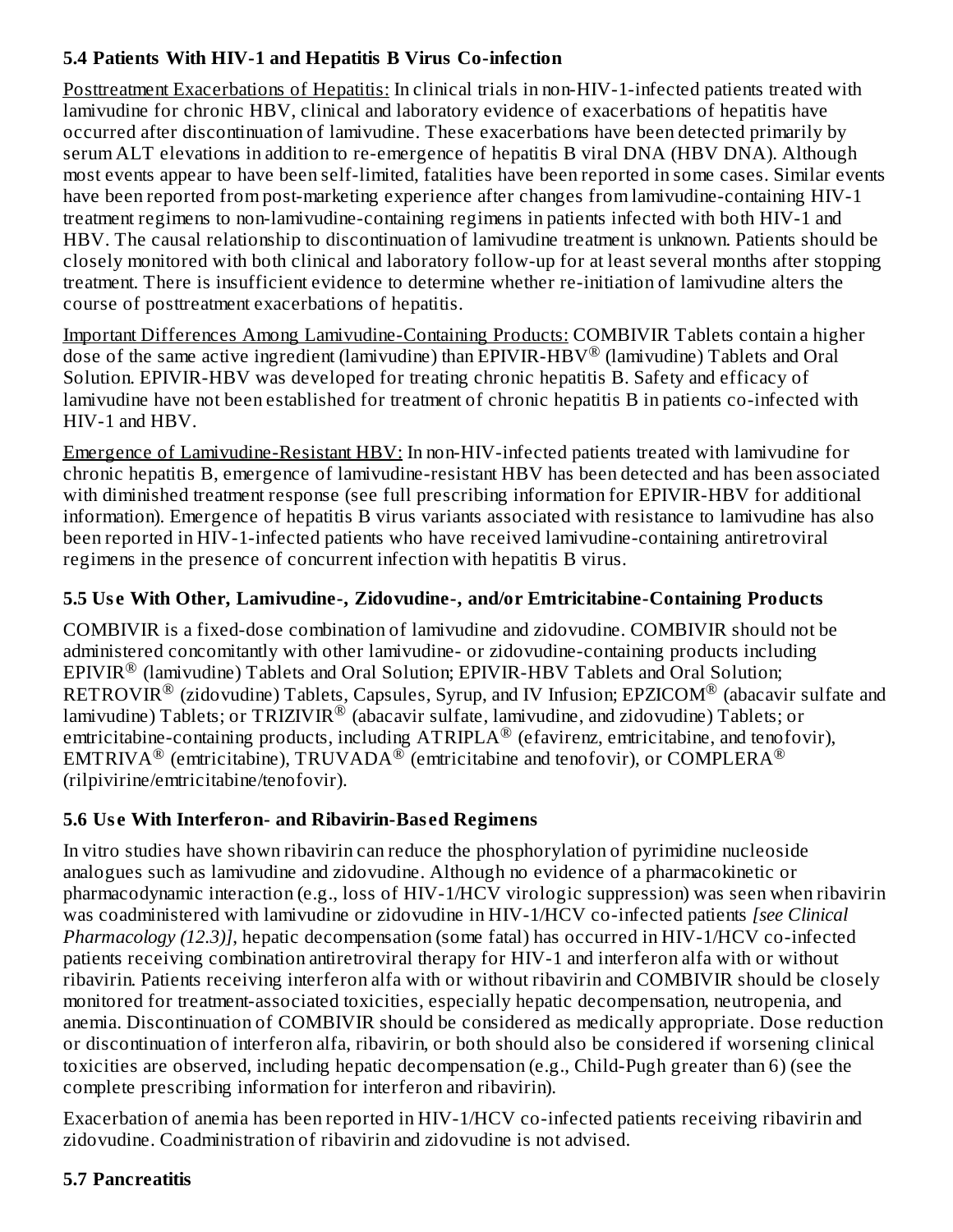COMBIVIR should be used with caution in patients with a history of pancreatitis or other significant risk factors for the development of pancreatitis. Treatment with COMBIVIR should be stopped immediately if clinical signs, symptoms, or laboratory abnormalities suggestive of pancreatitis occur *[see Adverse Reactions (6.1)].*

## **5.8 Immune Reconstitution Syndrome**

Immune reconstitution syndrome has been reported in patients treated with combination antiretroviral therapy, including COMBIVIR. During the initial phase of combination antiretroviral treatment, patients whose immune systems respond may develop an inflammatory response to indolent or residual opportunistic infections (such as *Mycobacterium avium* infection, cytomegalovirus, *Pneumocystis jirovecii* pneumonia [PCP], or tuberculosis), which may necessitate further evaluation and treatment.

Autoimmune disorders (such as Graves' disease, polymyositis, and Guillain-Barré syndrome) have also been reported to occur in the setting of immune reconstitution; however, the time to onset is more variable, and can occur many months after initiation of treatment.

## **5.9 Fat Redistribution**

Redistribution/accumulation of body fat including central obesity, dorsocervical fat enlargement (buffalo hump), peripheral wasting, facial wasting, breast enlargement, and "cushingoid appearance" have been observed in patients receiving antiretroviral therapy. The mechanism and long-term consequences of these events are currently unknown. A causal relationship has not been established.

## **6 ADVERSE REACTIONS**

The following adverse reactions are discussed in greater detail in other sections of the labeling:

- Hematologic toxicity, including neutropenia and anemia *[see Boxed Warning, Warnings and Precautions (5.1)].*
- Symptomatic myopathy *[see Boxed Warning, Warnings and Precautions (5.2)].*
- Lactic acidosis and hepatomegaly with steatosis *[see Boxed Warning, Warnings and Precautions (5.3)].*
- Acute exacerbations of hepatitis B *[see Boxed Warning, Warnings and Precautions (5.4)].*
- Hepatic decompensation in patients co-infected with HIV-1 and hepatitis C *[see Warnings and Precautions (5.6)].*
- Exacerbation of anemia in HIV-1/HCV co-infected patients receiving ribavirin and zidovudine *[see Warnings and Precautions (5.6)].*
- Pancreatitis *[see Warnings and Precautions (5.7)].*

# **6.1 Clinical Trials Experience**

Because clinical trials are conducted under widely varying conditions, adverse reaction rates observed in the clinical trials of a drug cannot be directly compared with rates in the clinical trials of another drug and may not reflect the rates observed in practice.

Lamivudine Plus Zidovudine Administered As Separate Formulations: In 4 randomized, controlled trials of EPIVIR 300 mg per day plus RETROVIR 600 mg per day, the following selected adverse reactions and laboratory abnormalities were observed (see Tables 1 and 2).

## **Table 1. Selected Clinical Advers e Reactions (≥5% Frequency) in 4 Controlled Clinical Trials With EPIVIR 300 mg/day and RETROVIR 600 mg/day**

| <b>Adverse Reaction</b> | EPIVIR plus RETROVIR<br>$(n = 251)$ |
|-------------------------|-------------------------------------|
| Body as a whole         |                                     |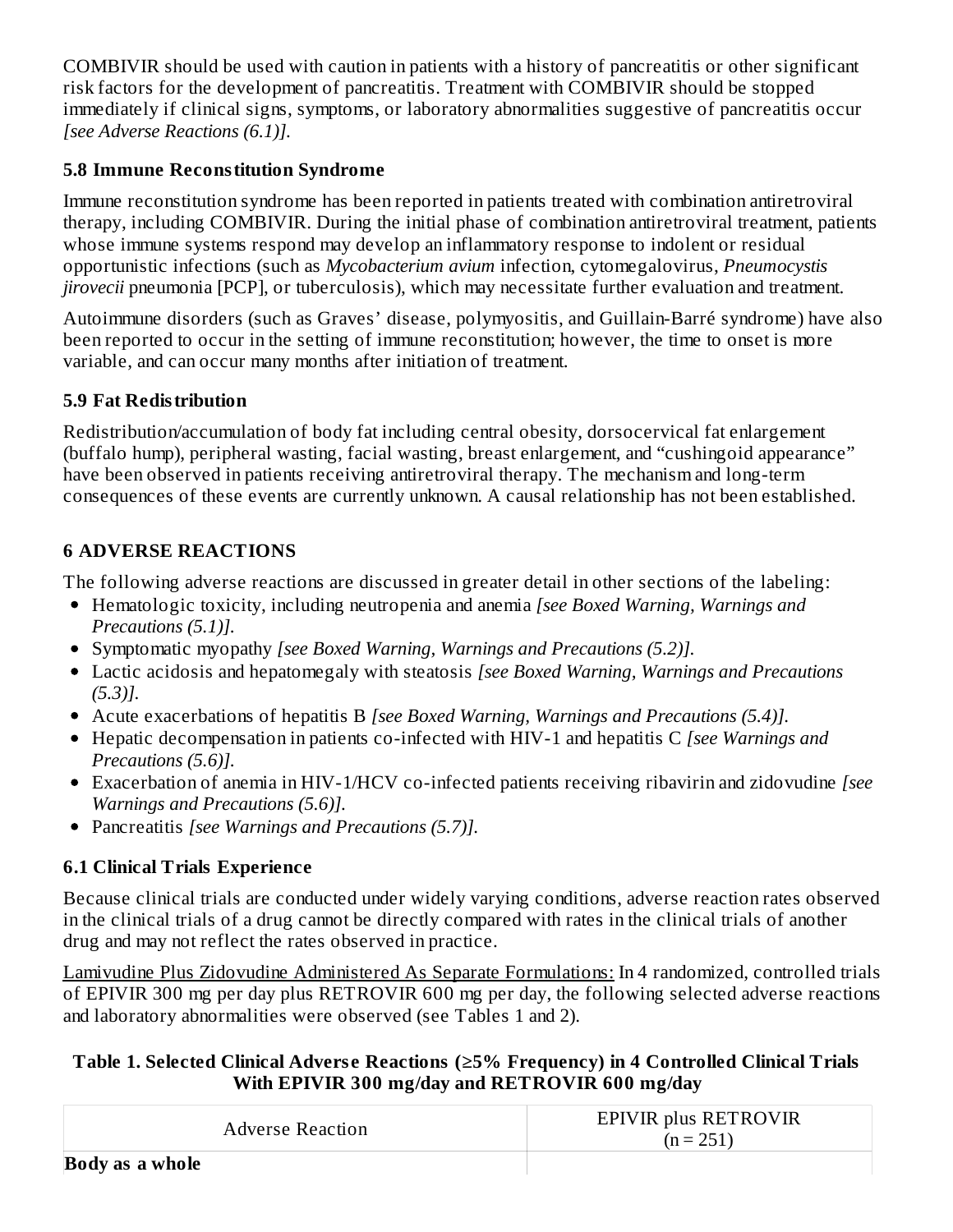| Headache                           | 35% |
|------------------------------------|-----|
| Malaise & fatigue                  | 27% |
| Fever or chills                    | 10% |
| <b>Diges tive</b>                  |     |
| Nausea                             | 33% |
| Diarrhea                           | 18% |
| Nausea & vomiting                  | 13% |
| Anorexia and/or decreased appetite | 10% |
| Abdominal pain                     | 9%  |
| Abdominal cramps                   | 6%  |
| Dyspepsia                          | 5%  |
| Nervous system                     |     |
| Neuropathy                         | 12% |
| Insomnia & other sleep disorders   | 11% |
| <b>Dizziness</b>                   | 10% |
| Depressive disorders               | 9%  |
| <b>Respiratory</b>                 |     |
| Nasal signs & symptoms             | 20% |
| Cough                              | 18% |
| <b>Skin</b>                        |     |
| Skin rashes                        | 9%  |
| Mus culos keletal                  |     |
| Musculoskeletal pain               | 12% |
| Myalgia                            | 8%  |
| Arthralgia                         | 5%  |

Pancreatitis was observed in 9 of the 2,613 adult subjects (0.3%) who received EPIVIR in controlled clinical trials *[see Warnings and Precautions (5.7)]*.

Selected laboratory abnormalities observed during therapy are listed in Table 2.

#### **Table 2. Frequencies of Selected Laboratory Abnormalities Among Adults in 4 Controlled Clinical Trials of EPIVIR 300 mg/day plus RETROVIR 600 mg/day a**

| Test                                                                                                                                          | <b>EPIVIR plus RETROVIR</b> |  |  |  |
|-----------------------------------------------------------------------------------------------------------------------------------------------|-----------------------------|--|--|--|
| (Abnormal Level)                                                                                                                              | % (n)                       |  |  |  |
| Neutropenia $(ANC < 750/mm3)$                                                                                                                 | 7.2% (237)                  |  |  |  |
| Anemia (Hgb $<8.0$ g/dL)                                                                                                                      | $2.9\%$ (241)               |  |  |  |
| Thrombocytopenia (platelets $\leq$ 50,000/mm <sup>3</sup> )                                                                                   | $0.4\%$ (240)               |  |  |  |
| $ALT$ (>5.0 x ULN)                                                                                                                            | $3.7\%$ (241)               |  |  |  |
| $AST$ ( $>5.0$ x ULN)                                                                                                                         | $1.7\%$ (241)               |  |  |  |
| Bilirubin (>2.5 x ULN)                                                                                                                        | $0.8\%$ (241)               |  |  |  |
| Amylase $(>2.0 \times ULN)$                                                                                                                   | $4.2\%$ (72)                |  |  |  |
| $ ULN = Upper limit of normal.$                                                                                                               |                             |  |  |  |
| $\angle$ ANC = Absolute neutrophil count.                                                                                                     |                             |  |  |  |
| $n =$ Number of subjects assessed.                                                                                                            |                             |  |  |  |
| $\vert$ <sup>a</sup> Frequencies of these laboratory abnormalities were higher in subjects with mild laboratory<br>abnormalities at baseline. |                             |  |  |  |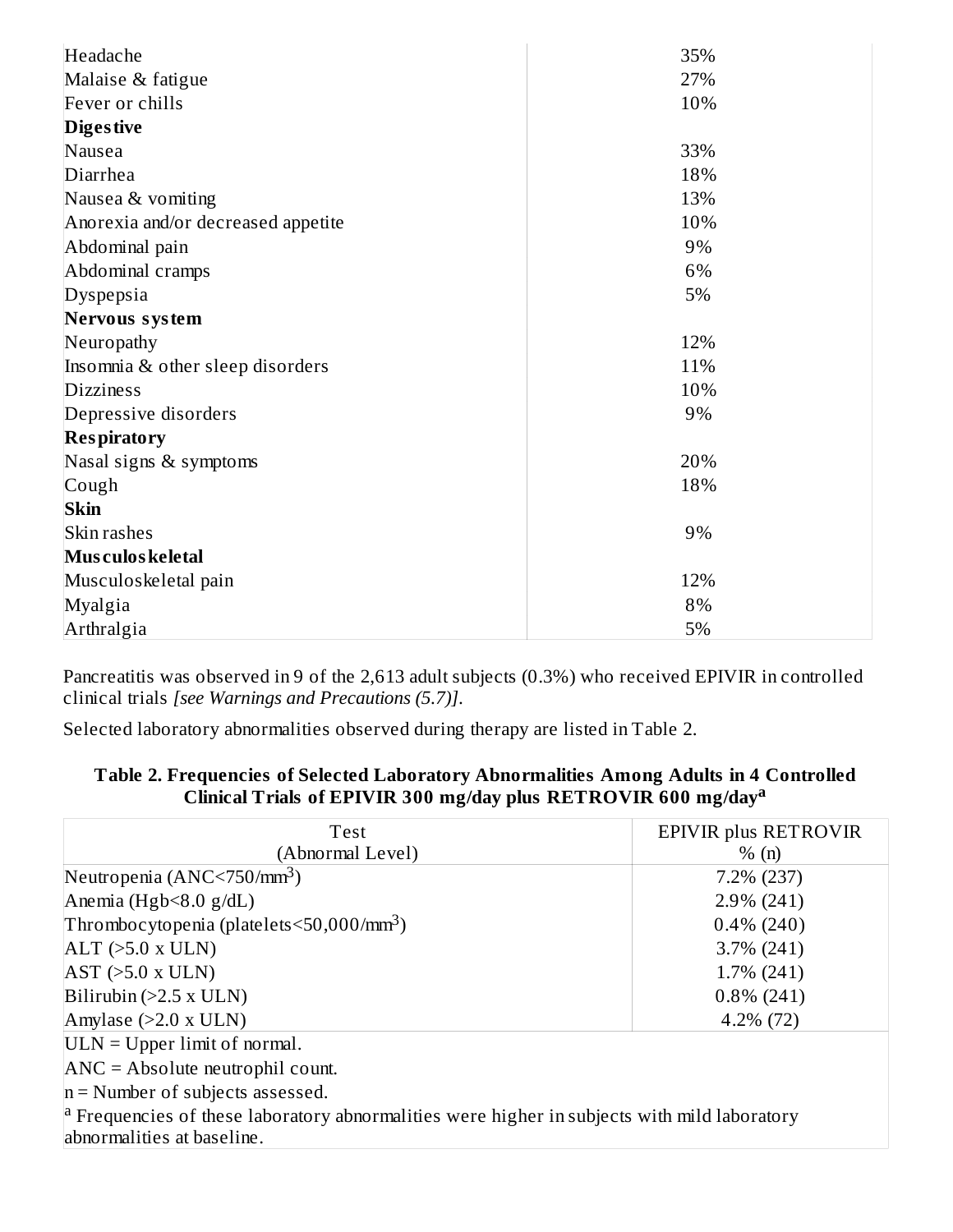## **6.2 Postmarketing Experience**

In addition to adverse reactions reported from clinical trials, the following reactions have been identified during post-approval use of EPIVIR, RETROVIR, and/or COMBIVIR. Because they are reported voluntarily from a population of unknown size, estimates of frequency cannot be made. These events have been chosen for inclusion due to a combination of their seriousness, frequency of reporting, or potential causal connection to EPIVIR, RETROVIR, and/or COMBIVIR.

Body as a Whole: Redistribution/accumulation of body fat *[see Warnings and Precautions (5.9)]*.

Cardiovascular: Cardiomyopathy.

Endocrine and Metabolic: Gynecomastia, hyperglycemia.

Gastrointestinal: Oral mucosal pigmentation, stomatitis.

General: Vasculitis, weakness.

Hemic and Lymphatic: Anemia, (including pure red cell aplasia and anemias progressing on therapy), lymphadenopathy, splenomegaly.

Hepatic and Pancreatic: Lactic acidosis and hepatic steatosis, pancreatitis, posttreatment exacerbation of hepatitis B *[see Boxed Warning, Warnings and Precautions (5.3), (5.4), (5.7)]*.

Hypersensitivity: Sensitization reactions (including anaphylaxis), urticaria.

Musculoskeletal: Muscle weakness, CPK elevation, rhabdomyolysis.

Nervous: Paresthesia, peripheral neuropathy, seizures.

Respiratory: Abnormal breath sounds/wheezing.

Skin: Alopecia, erythema multiforme, Stevens-Johnson syndrome.

## **7 DRUG INTERACTIONS**

No drug interaction trials have been conducted using COMBIVIR Tablets *[see Clinical Pharmacology (12.3)]*.

## **7.1 Antiretroviral Agents**

Lamivudine:*Zalcitabine:* Lamivudine and zalcitabine may inhibit the intracellular phosphorylation of one another. Therefore, use of COMBIVIR in combination with zalcitabine is not recommended.

Zidovudine:*Stavudine:* Concomitant use of COMBIVIR with stavudine should be avoided since an antagonistic relationship with zidovudine has been demonstrated in vitro.

*Nucleoside Analogues Affecting DNA Replication:* Some nucleoside analogues affecting DNA replication, such as ribavirin, antagonize the in vitro antiviral activity of zidovudine against HIV-1; concomitant use of such drugs should be avoided.

# **7.2 Doxorubicin**

Zidovudine: Concomitant use of COMBIVIR with doxorubicin should be avoided since an antagonistic relationship with zidovudine has been demonstrated in vitro.

## **7.3 Hematologic/Bone Marrow Suppressive/Cytotoxic Agents**

Zidovudine: Coadministration of ganciclovir, interferon alfa, ribavirin, and other bone marrow suppressive or cytotoxic agents may increase the hematologic toxicity of zidovudine.

## **7.4 Interferon- and Ribavirin-Bas ed Regimens**

Lamivudine: Although no evidence of a pharmacokinetic or pharmacodynamic interaction (e.g., loss of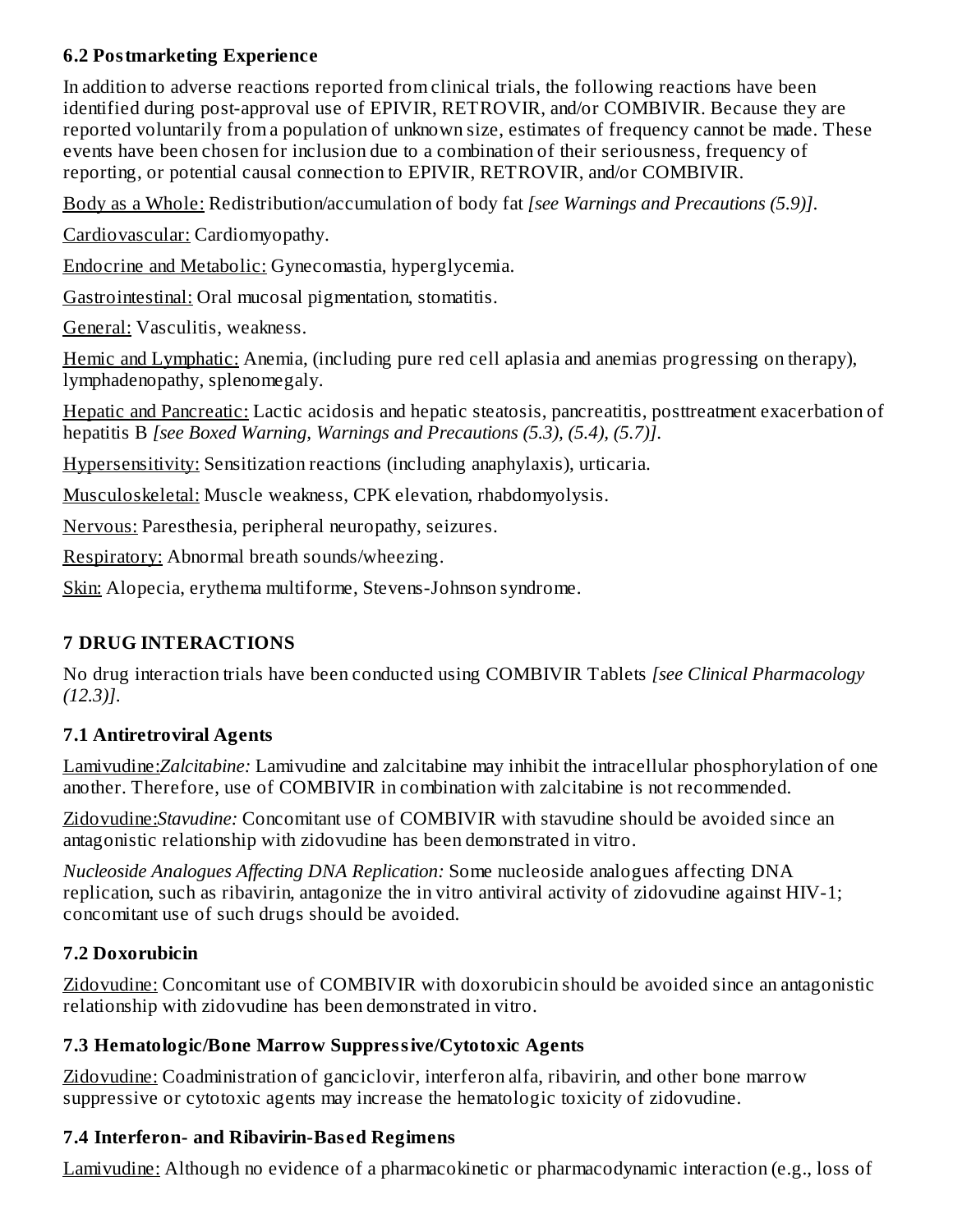HIV-1/HCV virologic suppression) was seen when ribavirin was coadministered with lamivudine in HIV-1/HCV co-infected patients, hepatic decompensation (some fatal) has occurred in HIV-1/HCV coinfected patients receiving combination antiretroviral therapy for HIV-1 and interferon alfa with or without ribavirin *[see Warnings and Precautions (5.5), Clinical Pharmacology (12.3)]*.

## **7.5 Trimethoprim/Sulfamethoxazole (TMP/SMX)**

Lamivudine: No change in dose of either drug is recommended. There is no information regarding the effect on lamivudine pharmacokinetics of higher doses of TMP/SMX such as those used to treat PCP.

## **8.1 Pregnancy**

Pregnancy Category C.

Fetal Risk Summary: There are no adequate and well-controlled trials of COMBIVIR (lamivudine and zidovudine) in pregnant women. Clinical trial data demonstrate that maternal zidovudine treatment during pregnancy reduces vertical transmission of HIV-1 infection to the fetus. Animal reproduction studies performed with lamivudine and zidovudine showed increased embryotoxicity and fetal malformations (zidovudine), and increased embryolethality (lamivudine). COMBIVIR should be used during pregnancy only if the potential benefit justifies the potential risk to the fetus.

*Antiretroviral Pregnancy Registry:* To monitor maternal-fetal outcomes of pregnant women exposed to COMBIVIR and other antiretroviral agents, an Antiretroviral Pregnancy Registry has been established. Physicians are encouraged to register patients by calling 1-800-258-4263.

Clinical Considerations: Treatment of HIV during pregnancy optimizes the health of both mother and fetus. Clinical trial data reviewed by FDA demonstrate that maternal zidovudine treatment significantly reduces vertical transmission of HIV-1 infection to the fetus *[see Clinical Studies (14.2)]*. Published data suggest that combination antiretroviral regimens may reduce the rate of vertical transmission even further.

Pharmacokinetics of lamivudine and zidovudine in pregnant women are similar to the pharmacokinetics in nonpregnant women. No dose adjustments are needed during pregnancy.

In a clinical trial, adverse events among HIV-1-infected women were not different among untreated women and women treated with zidovudine. It is not known whether risks of adverse events associated with lamivudine are altered in pregnant women compared with other HIV-1-infected patients (see Human data below).

Data:*Human Data: Lamivudine:* Lamivudine pharmacokinetics were studied in pregnant women during 2 clinical trials conducted in South Africa. The trial assessed pharmacokinetics in: 16 women at 36 weeks gestation using 150 mg lamivudine twice daily with zidovudine, 10 women at 38 weeks gestation using 150 mg lamivudine twice daily with zidovudine, and 10 women at 38 weeks gestation using lamivudine 300 mg twice daily without other antiretrovirals. Lamivudine pharmacokinetics in pregnant women were similar to those seen in nonpregnant adults and in postpartum women. Lamivudine concentrations were generally similar in maternal, neonatal, and umbilical cord serum samples.

*Zidovudine:* A randomized, double-blind, placebo-controlled trial was conducted in HIV-1-infected pregnant women to determine the utility of zidovudine for the prevention of maternal-fetal HIV-1 transmission. Zidovudine treatment during pregnancy reduced the rate of maternal-fetal HIV-1 transmission from 24.9% for infants born to placebo-treated mothers to 7.8% for infants born to mothers treated with zidovudine. There were no differences in pregnancy-related adverse events between the treatment groups. Congenital abnormalities occurred with similar frequency between neonates born to mothers who received zidovudine and neonates born to mothers who received placebo. The observed abnormalities included problems in embryogenesis (prior to 14 weeks) or were recognized on ultrasound before or immediately after initiation of trial drug *[see Clinical Studies (14.2)]*.

Zidovudine pharmacokinetics were studied in a Phase 1 trial of 8 women during the last trimester of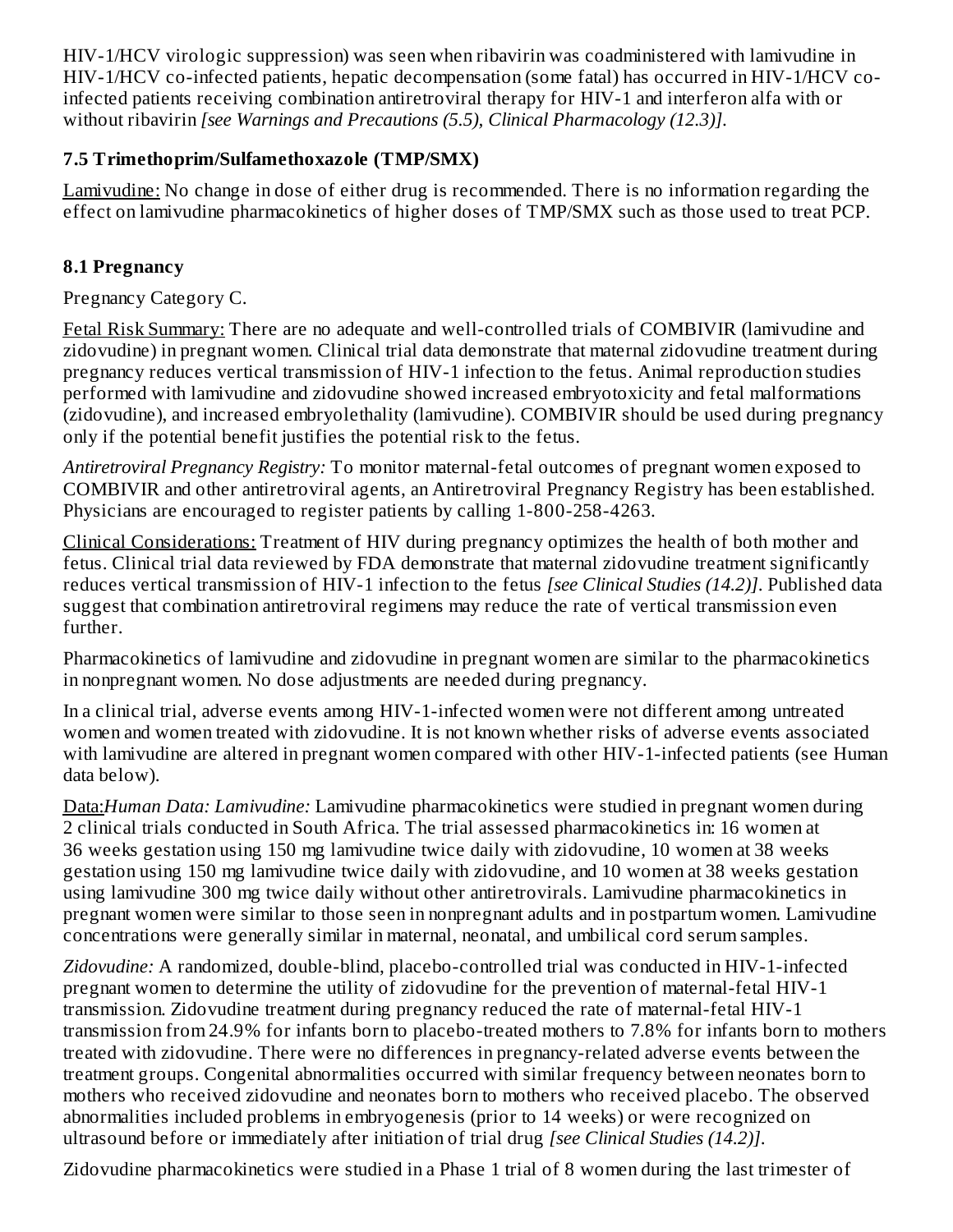pregnancy. As pregnancy progressed, there was no evidence of drug accumulation. The pharmacokinetics of zidovudine were similar to that of nonpregnant adults. Consistent with passive transmission of the drug across the placenta, zidovudine concentrations in neonatal plasma at birth were essentially equal to those in maternal plasma at delivery.

*Animal Data: Lamivudine:* Animal reproduction studies performed at oral doses up to 130 and 60 times the adult dose in rats and rabbits, respectively, revealed no evidence of teratogenicity due to lamivudine. Increased early embryolethality occurred in rabbits at exposure levels similar to those in humans. However, there was no indication of this effect in rats at exposure levels up to 35 times those in humans. Based on animal studies, lamivudine crosses the placenta and is transferred to the fetus *[see Nonclinical Toxicology (13.2)].*

*Zidovudine:* Increased fetal resorptions occurred in pregnant rats and rabbits treated with doses of zidovudine that produced drug plasma concentrations 66 to 226 times (rats) and 12 to 87 times (rabbits) the mean steady-state peak human plasma concentration following a single 100-mg dose of zidovudine. There were no other reported developmental anomalies. In another developmental toxicity study, pregnant rats received zidovudine up to near-lethal doses that produced peak plasma concentrations 350 times peak human plasma concentrations (300 times the daily exposure [AUC] in humans given 600 mg/day zidovudine). This dose was associated with marked maternal toxicity and an increased incidence of fetal malformations. However, there were no signs of teratogenicity at doses up to onefifth the lethal dose *[see Nonclinical Toxicology(13.2)]*.

## **8.3 Nursing Mothers**

The Centers for Disease Control and Prevention recommend that HIV-1-infected mothers in the United States not breastfeed their infants to avoid risking postnatal transmission of HIV-1 infection. Because of both the potential for HIV-1 transmission and serious adverse reactions in nursing infants, mothers should be instructed not to breastfeed if they are receiving COMBIVIR.

Although no trials of COMBIVIR excretion in breast milk have been performed, lactation trials performed with lamivudine and zidovudine show that both drugs are excreted in human breast milk. Samples of breast milk obtained from 20 mothers receiving lamivudine monotherapy (300 mg twice daily) or combination therapy (150 mg lamivudine twice daily and 300 mg zidovudine twice daily) had measurable concentrations of lamivudine. In another trial, after administration of a single dose of 200 mg zidovudine to 13 HIV<sup>I</sup>llinfected women, the mean concentration of zidovudine was similar in human milk and serum.

### **8.4 Pediatric Us e**

COMBIVIR should not be administered to pediatric patients weighing less than 30 kg, because it is a fixed-dose combination that cannot be adjusted for this patient population.

## **8.5 Geriatric Us e**

Clinical trials of COMBIVIR did not include sufficient numbers of subjects aged 65 and over to determine whether they respond differently from younger subjects. In general, dose selection for an elderly patient should be cautious, reflecting the greater frequency of decreased hepatic, renal, or cardiac function, and of concomitant disease or other drug therapy. COMBIVIR is not recommended for patients with impaired renal function (i.e., creatinine clearance less than 50 mL/min) because it is a fixed-dose combination that cannot be adjusted.

### **8.6 Renal Impairment**

Reduction of the dosages of lamivudine and zidovudine is recommended for patients with impaired renal function. Patients with creatinine clearance less than 50 mL/min should not receive COMBIVIR because it is a fixed-dose combination that cannot be adjusted*.*

### **8.7 Hepatic Impairment**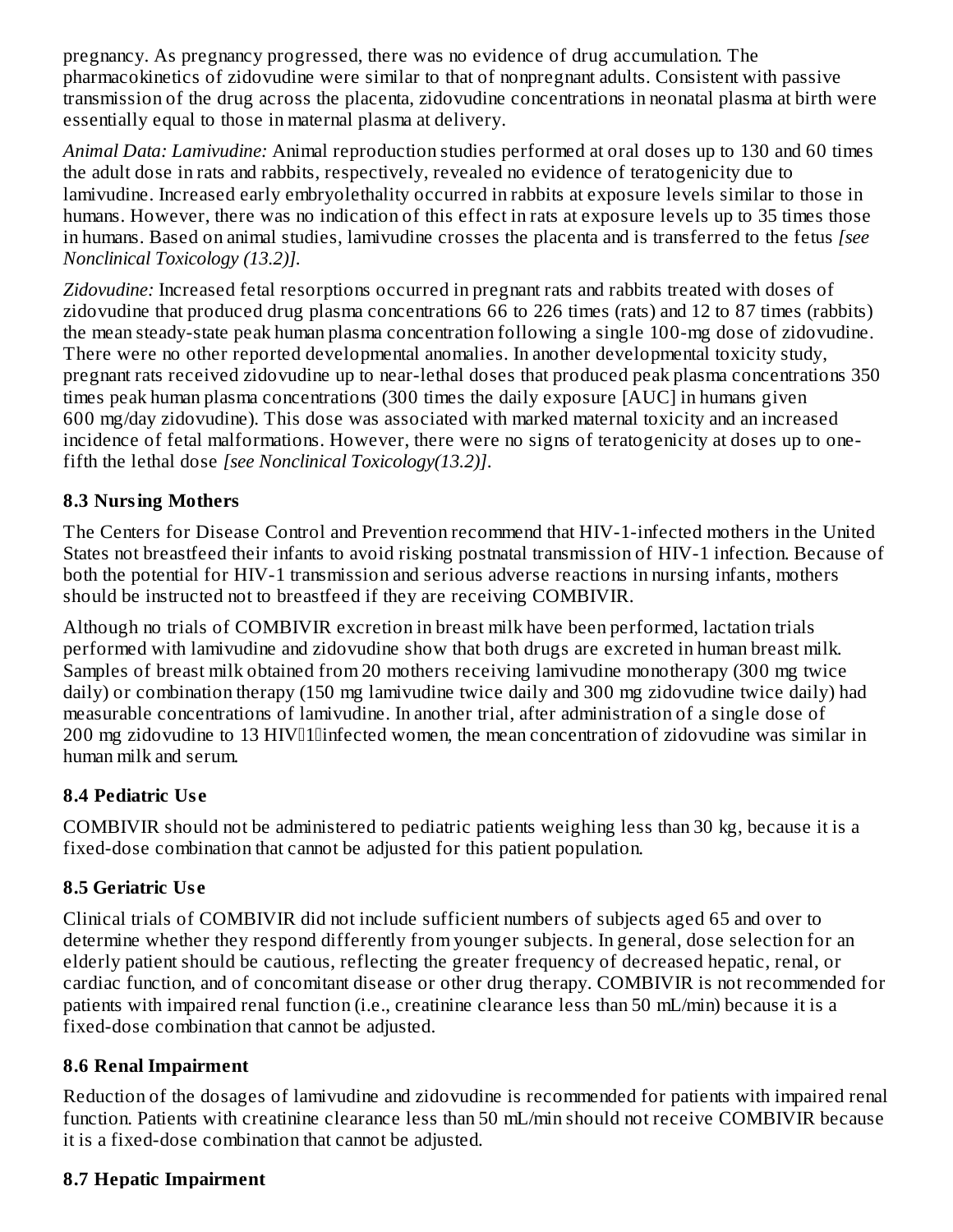A reduction in the daily dose of zidovudine may be necessary in patients with mild to moderate impaired hepatic function or liver cirrhosis. COMBIVIR is not recommended for patients with impaired hepatic function because it is a fixed-dose combination that cannot be adjusted.

## **10 OVERDOSAGE**

**8.7 Hepatic Impairment**

**COMBIVIR:** There is no known antidote for COMBIVIR.

**Lamivudine:** One case of an adult ingesting 6 grams of lamivudine was reported; there were no clinical signs or symptoms noted and hematologic tests remained normal. Because a negligible amount of lamivudine was removed via (4-hour) hemodialysis, continuous ambulatory peritoneal dialysis, and automated peritoneal dialysis, it is not known if continuous hemodialysis would provide clinical benefit in a lamivudine overdose event.

**Zidovudine:** Acute overdoses of zidovudine have been reported in pediatric patients and adults. These involved exposures up to 50 grams. The only consistent findings were nausea and vomiting. Other reported occurrences included headache, dizziness, drowsiness, lethargy, confusion, and 1 report of a grand mal seizure. Hematologic changes were transient. All patients recovered. Hemodialysis and peritoneal dialysis appear to have a negligible effect on the removal of zidovudine, while elimination of its primary metabolite, 3′-azido-3′-deoxy-5′-*O*-β-*D*-glucopyranuronosylthymidine (GZDV), is enhanced.

## **11 DESCRIPTION**

COMBIVIR: COMBIVIR Tablets are combination tablets containing lamivudine and zidovudine. Lamivudine (EPIVIR) and zidovudine (RETROVIR, azidothymidine, AZT, or ZDV) are synthetic nucleoside analogues with activity against HIV-1.

COMBIVIR Tablets are for oral administration. Each film-coated tablet contains 150 mg of lamivudine, 300 mg of zidovudine, and the inactive ingredients colloidal silicon dioxide, hypromellose, magnesium stearate, microcrystalline cellulose, polyethylene glycol, polysorbate 80, sodium starch glycolate, and titanium dioxide.

Lamivudine: The chemical name of lamivudine is (2R,cis)-4-amino-1-(2-hydroxymethyl-1,3-oxathiolan-5-yl)-(1H)-pyrimidin-2-one. Lamivudine is the (-)enantiomer of a dideoxy analogue of cytidine. Lamivudine has also been referred to as (-)2′,3′-dideoxy, 3′-thiacytidine. It has a molecular formula of  $C_8H_{11}N_3O_3S$  and a molecular weight of 229.3. It has the following structural formula:



Lamivudine is a white to off-white crystalline solid with a solubility of approximately 70 mg/mL in water at 20°C.

Zidovudine: The chemical name of zidovudine is 3′-azido-3′-deoxythymidine. It has a molecular formula of  $C_{10}H_{13}N_5O_4$  and a molecular weight of 267.24. It has the following structural formula: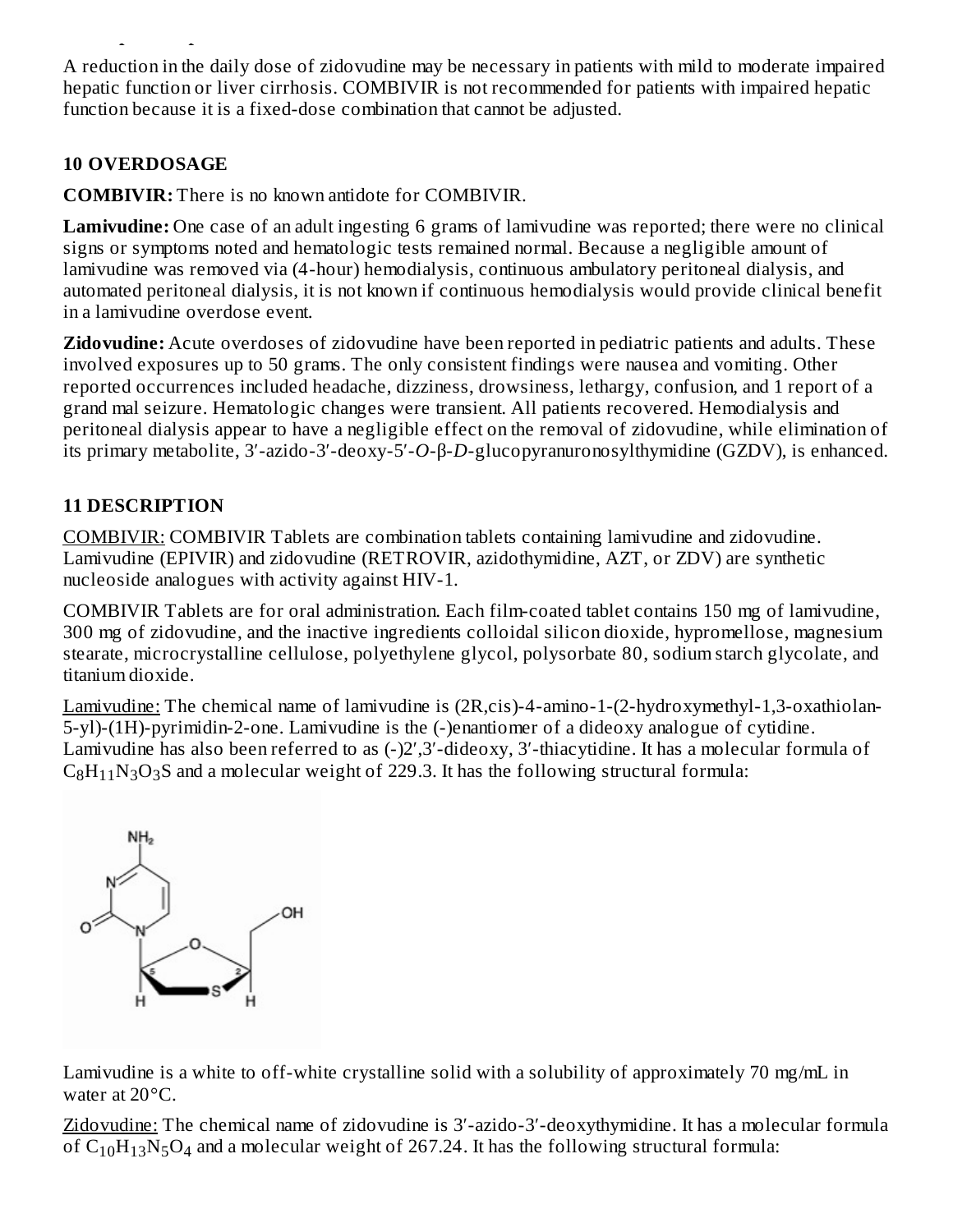

Zidovudine is a white to beige, odorless, crystalline solid with a solubility of 20.1 mg/mL in water at 25°C.

## **12 CLINICAL PHARMACOLOGY**

## **12.1 Mechanism of Action**

COMBIVIR is an antiviral agent *[see Clinical Pharmacology (12.4)]*.

## **12.3 Pharmacokinetics**

Pharmacokinetics in Adults:*COMBIVIR:* One COMBIVIR Tablet was bioequivalent to 1 EPIVIR Tablet (150 mg) plus 1 RETROVIR Tablet (300 mg) following single-dose administration to fasting healthy subjects  $(n = 24)$ .

*Lamivudine:* The pharmacokinetic properties of lamivudine in fasting subjects are summarized in Table 3. Following oral administration, lamivudine is rapidly absorbed and extensively distributed. Binding to plasma protein is low. Approximately 70% of an intravenous dose of lamivudine is recovered as unchanged drug in the urine. Metabolism of lamivudine is a minor route of elimination. In humans, the only known metabolite is the trans-sulfoxide metabolite (approximately 5% of an oral dose after 12 hours).

*Zidovudine:* The pharmacokinetic properties of zidovudine in fasting subjects are summarized in Table 3. Following oral administration, zidovudine is rapidly absorbed and extensively distributed. Binding to plasma protein is low. Zidovudine is eliminated primarily by hepatic metabolism. The major metabolite of zidovudine is GZDV. GZDV area under the curve (AUC) is about 3-fold greater than the zidovudine AUC. Urinary recovery of zidovudine and GZDV accounts for 14% and 74% of the dose following oral administration, respectively. A second metabolite, 3′-amino-3′-deoxythymidine (AMT), has been identified in plasma. The AMT AUC was one fifth of the zidovudine AUC.

| Parameter                                | Lamivudine      |          | Zidovudine                                                      |         |
|------------------------------------------|-----------------|----------|-----------------------------------------------------------------|---------|
| Oral bioavailability (%)                 | $86 \pm 16$     | $N = 12$ | $64 \pm 10$                                                     | $n = 5$ |
| Apparent volume of distribution $(L/kg)$ | $1.3 \pm 0.4$   | $N = 20$ | $1.6 \pm 0.6$                                                   | $n = 8$ |
| Plasma protein binding (%)               | <36             |          | $<$ 38                                                          |         |
| CSF:plasma ratio <sup>b</sup>            |                 |          | 0.12 [0.04 to 0.47] $n = 38^c$   0.60 [0.04 to 2.62] $N = 39^d$ |         |
| Systemic clearance (L/hr/kg)             | $0.33 \pm 0.06$ | $N = 20$ | $1.6 \pm 0.6$                                                   | $n = 6$ |
| Renal clearance $(L/hr/kg)$              | $0.22 \pm 0.06$ | $N = 20$ | $0.34 \pm 0.05$                                                 | $n = 9$ |
| Elimination half-life $(hr)^e$           | 5 to 7          |          | $0.5$ to $3$                                                    |         |

**Table 3. Pharmacokinetic Parameters for Lamivudine and Zidovudine in Adults a**

<sup>a</sup> Data presented as mean  $\pm$  standard deviation except where noted.

<sup>b</sup> Median [range].

Children. c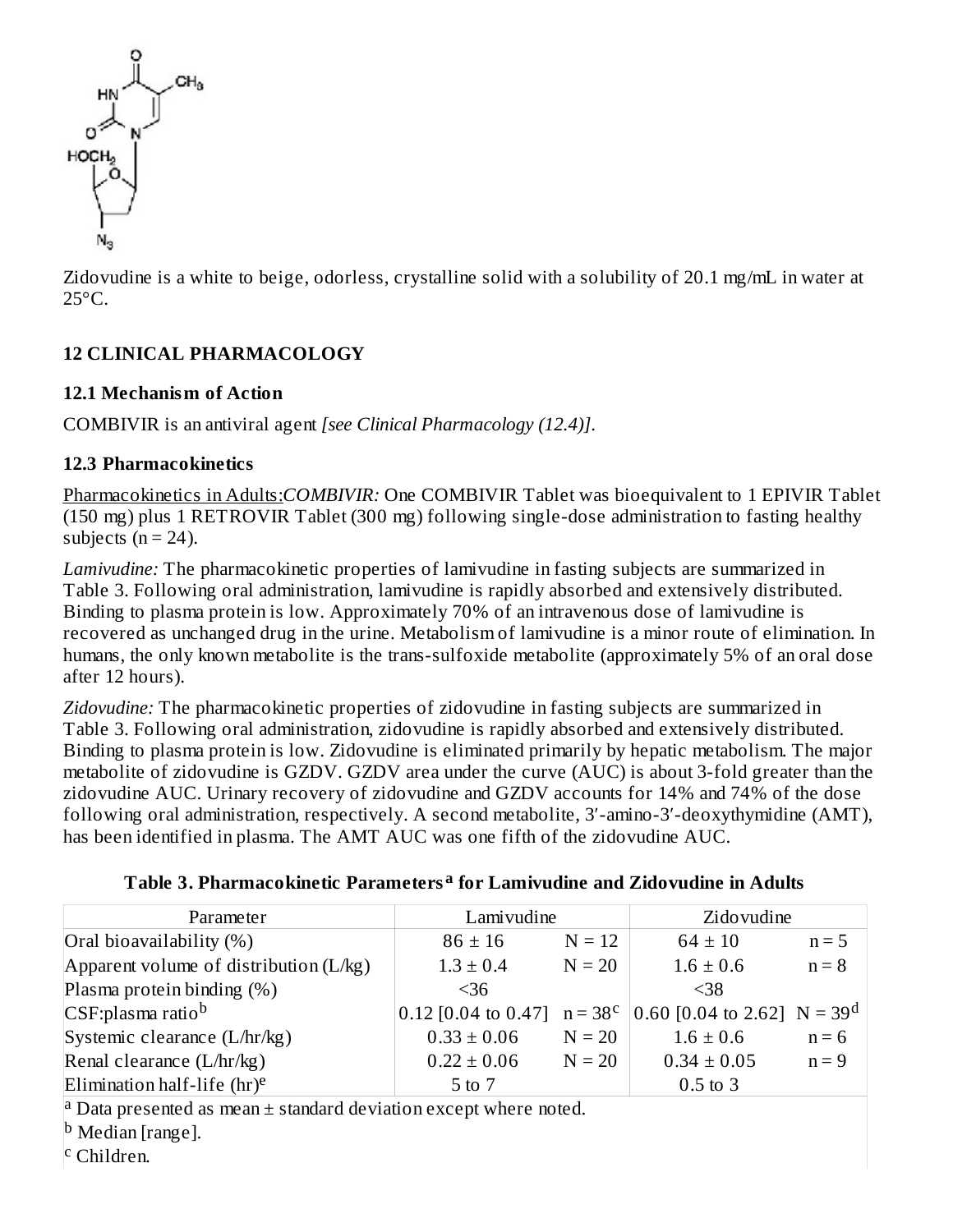<sup>d</sup> Adults. Approximate range. e

*Effect of Food on Absorption of COMBIVIR:* COMBIVIR may be administered with or without food. The lamivudine and zidovudine AUC following administration of COMBIVIR with food was similar when compared with fasting healthy subjects  $(n = 24)$ .

Special Populations:

*Pregnancy: See Use in Specific Populations (8.1)*.

*COMBIVIR:* No data are available.

*Zidovudine:* Zidovudine pharmacokinetics has been studied in a Phase 1 trial of 8 women during the last trimester of pregnancy. As pregnancy progressed, there was no evidence of drug accumulation. The pharmacokinetics of zidovudine was similar to that of nonpregnant adults. Consistent with passive transmission of the drug across the placenta, zidovudine concentrations in neonatal plasma at birth were essentially equal to those in maternal plasma at delivery. Although data are limited, methadone maintenance therapy in 5 pregnant women did not appear to alter zidovudine pharmacokinetics. In a nonpregnant adult population, a potential for interaction has been identified.

*Nursing Mothers: See Use in Specific Populations (8.3)*.

Pediatric Patients: COMBIVIR should not be administered to pediatric patients weighing less than 30 kg.

Geriatric Patients: The pharmacokinetics of lamivudine and zidovudine have not been studied in patients over 65 years of age.

Gender: A pharmacokinetic trial in healthy male ( $n = 12$ ) and female ( $n = 12$ ) subjects showed no gender differences in zidovudine  $\text{AUC}_\infty$  or lamivudine  $\text{AUC}_\infty$  normalized for body weight.

Race: *Lamivudine:* There are no significant racial differences in lamivudine pharmacokinetics.

*Zidovudine:* The pharmacokinetics of zidovudine with respect to race have not been determined.

Drug Interactions: *See Drug Interactions (7).*

No drug interaction trials have been conducted using COMBIVIR Tablets. However, Table 4 presents drug interaction information for the individual components of COMBIVIR.

*Lamivudine Plus Zidovudine:* No clinically significant alterations in lamivudine or zidovudine pharmacokinetics were observed in 12 asymptomatic HIV-1-infected adult subjects given a single dose of zidovudine (200 mg) in combination with multiple doses of lamivudine (300 mg q 12 hr).

## **Table 4. Effect of Coadministered Drugs on Lamivudine and Zidovudine AUC a**

## **Note: ROUTINE DOSE MODIFICATION OF LAMIVUDINE AND ZIDOVUDINE IS NOT WARRANTED WITH COADMINISTRATION OF THE FOLLOWING DRUGS.**

| <b>Drugs That May Alter Lamivudine Blood Concentrations</b>      |                        |             |             |                                     |                         |
|------------------------------------------------------------------|------------------------|-------------|-------------|-------------------------------------|-------------------------|
| <b>Coadministered Drug and</b>                                   | <b>Lamivudine Dose</b> |             |             | Lamivudine<br><b>Concentrations</b> | Concentration<br>of     |
| <b>Dose</b>                                                      |                        | $\mathbf n$ | <b>AUC</b>  | <b>Variability</b>                  | Coadminis tered<br>Drug |
| Nelfinavir<br>750 mg q 8 hr x 7 to 10 days                       | single 150 mg          | 11          | ↑AUC<br>10% | 95% CI:<br>1% to 20%                | $\leftrightarrow$       |
| Trimethoprim<br>160 mg/Sulfamethoxazole<br>800 mg daily x 5 days | single 300 mg          | 14          | ↑AUC<br>43% | 90% CI:<br>32% to 55%               | $\leftrightarrow$       |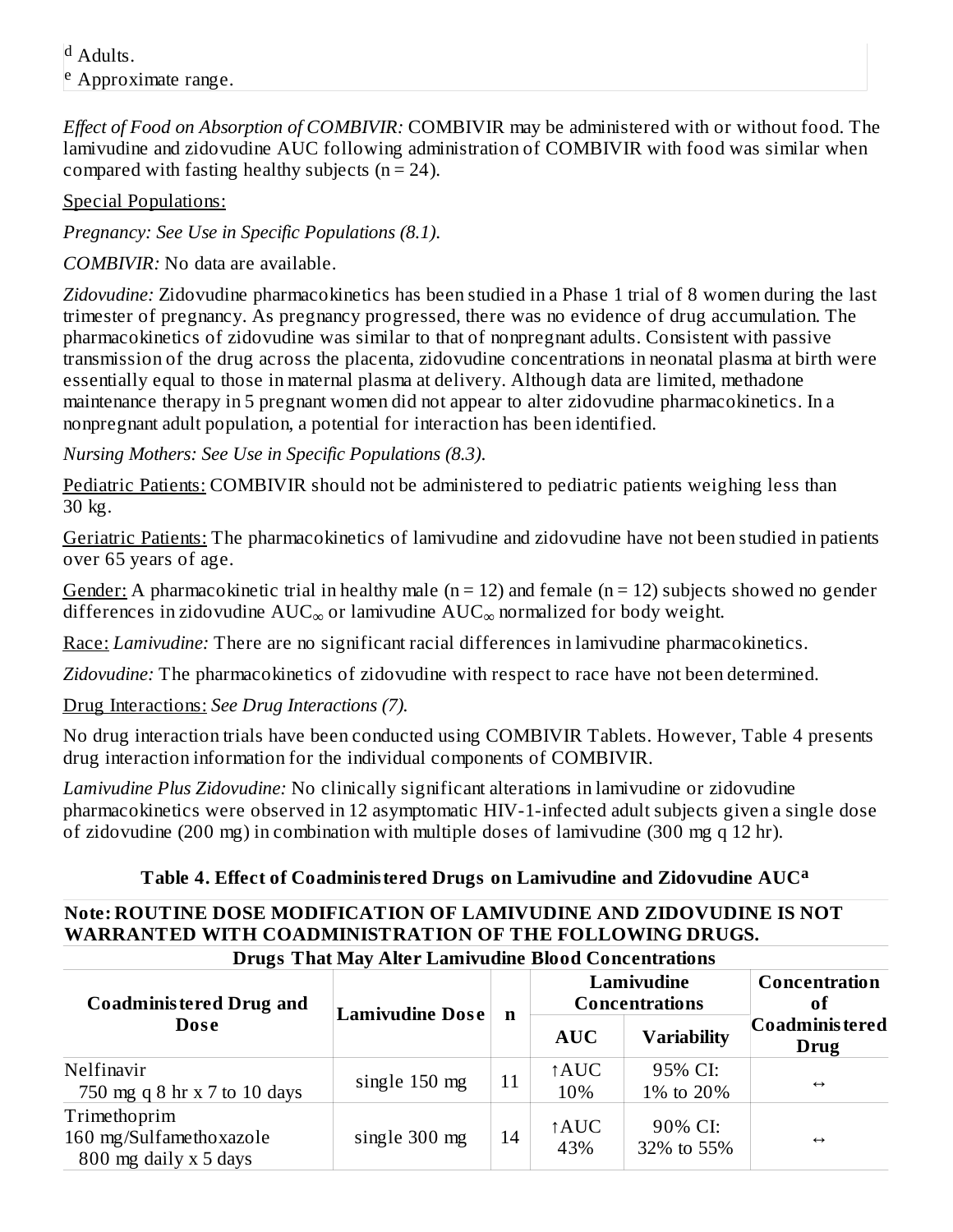| o<br><b>Coadministered Drug and</b>                  | <b>Zidovudine Dose</b>               |             |                         | <b>Zidovudine</b><br><b>Concentrations</b> | Concentration<br>of            |
|------------------------------------------------------|--------------------------------------|-------------|-------------------------|--------------------------------------------|--------------------------------|
| <b>Dose</b>                                          |                                      | $\mathbf n$ | <b>AUC</b>              | <b>Variability</b>                         | Coadminis tered<br><b>Drug</b> |
| Atovaquone<br>750 mg q 12 hr with food               | $200$ mg q $8$ hr                    | 14          | ↑AUC<br>31%             | Range<br>23% to $78\%$ <sup>b</sup>        | $\leftrightarrow$              |
| Clarithromycin<br>500 mg twice daily                 | 100 mg q 4 hr $x$ 7<br>days          | 4           | $\downarrow$ AUC<br>12% | Range<br>↓34% to ↑14%                      | Not Reported                   |
| Fluconazole<br>400 mg daily                          | $200$ mg q $8$ hr                    | 12          | ↑AUC<br>74%             | 95% CI:<br>54% to 98%                      | Not Reported                   |
| Methadone<br>30 to 90 mg daily                       | $200 \text{ mg}$ q 4 hr              | 9           | ↑AUC<br>43%             | Range<br>16\% to 64\% b                    | $\leftrightarrow$              |
| Nelfinavir<br>750 mg q 8 hr x 7 to 10 days           | single 200 mg                        | 11          | ↓AUC<br>35%             | Range<br>28% to 41%                        | $\leftrightarrow$              |
| Probenecid<br>500 mg q 6 hr $x$ 2 days               | $2 \text{ mg/kg}$ q 8 hr x<br>3 days | 3           | ↑AUC<br>106%            | Range<br>100% to<br>$170\%$ <sup>b</sup>   | Not Assessed                   |
| Rifampin<br>600 mg daily x 14 days                   | $200 \text{ mg}$ q 8 hr<br>X 14 days | 8           | ↓AUC<br>47%             | 90% CI:<br>41% to 53%                      | Not Assessed                   |
| Ritonavir<br>300 mg q 6 hr $x$ 4 days                | 200 mg q 8 hr x<br>4 days            | 9           | ↓AUC<br>25%             | 95% CI:<br>15% to 34%                      | $\leftrightarrow$              |
| Valproic acid<br>250 mg or 500 mg q 8 hr x<br>4 days | 100 mg q 8 hr $x$<br>4 days          | 6           | ↑AUC<br>80%             | Range<br>64% to 130% <sup>b</sup>          | Not Assessed                   |

**Drugs That May Alter Zidovudine Blood Concentrations**

 $\uparrow$  = Increase;  $\downarrow$  = Decrease;  $\leftrightarrow$  = no significant change; AUC = area under the concentration versus time curve; CI = confidence interval.

<sup>a</sup> This table is not all inclusive.

<sup>b</sup> Estimated range of percent difference.

*Ribavirin:* In vitro data indicate ribavirin reduces phosphorylation of lamivudine, stavudine, and zidovudine. However, no pharmacokinetic (e.g., plasma concentrations or intracellular triphosphorylated active metabolite concentrations) or pharmacodynamic (e.g., loss of HIV-1/HCV virologic suppression) interaction was observed when ribavirin and lamivudine ( $n = 18$ ), stavudine  $(n = 10)$ , or zidovudine  $(n = 6)$  were coadministered as part of a multi-drug regimen to HIV-1/HCV coinfected subjects *[see Warnings and Precautions (5.5)]*.

## **12.4 Microbiology**

Mechanism of Action: *Lamivudine:* Intracellularly, lamivudine is phosphorylated to its active 5′ triphosphate metabolite, lamivudine triphosphate (3TC-TP). The principal mode of action of 3TC-TP is inhibition of reverse transcriptase (RT) via DNA chain termination after incorporation of the nucleotide analogue. 3TC-TP is a weak inhibitor of cellular DNA polymerases  $\alpha$ ,  $\beta$ , and  $\gamma$ .

Zidovudine: Intracellularly, zidovudine is phosphorylated to its active 5'-triphosphate metabolite, zidovudine triphosphate (ZDV-TP). The principal mode of action of ZDV-TP is inhibition of RT via DNA chain termination after incorporation of the nucleotide analogue. ZDV-TP is a weak inhibitor of the cellular DNA polymerases  $\alpha$  and  $\gamma$  and has been reported to be incorporated into the DNA of cells in culture.

Antiviral Activity: *Lamivudine Plus Zidovudine:* In HIV-1–infected MT-4 cells, lamivudine in combination with zidovudine at various ratios exhibited synergistic antiretroviral activity.

*Lamivudine:* The antiviral activity of lamivudine against HIV-1 was assessed in a number of cell lines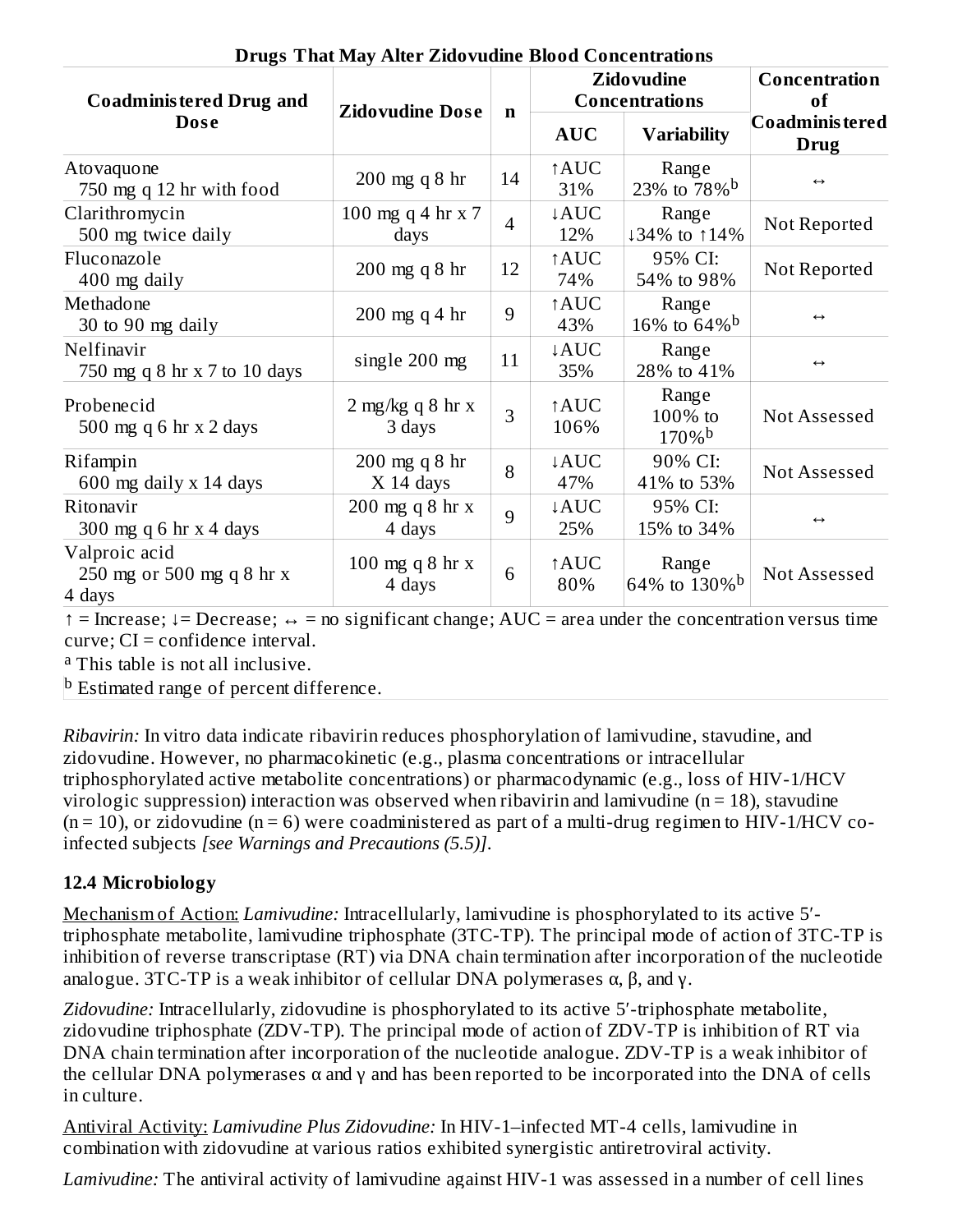*Lamivudine:* The antiviral activity of lamivudine against HIV-1 was assessed in a number of cell lines (including monocytes and fresh human peripheral blood lymphocytes) using standard susceptibility assays. EC $_{50}$  values (50% effective concentrations) were in the range of 0.003 to 15  $\rm \mu M$  $(1 \mu M = 0.23 \text{ mcg/mL})$ . HIV-1 from therapy-naive subjects with no amino acid substitutions associated with resistance gave median  $EC_{50}$  values of 0.429  $\mu$ M (range: 0.200 to 2.007  $\mu$ M) from Virco (n = 92 baseline samples from COL40263) and 2.35 µM (1.37 to 3.68 µM) from Monogram Biosciences (n = 135 baseline samples from ESS30009). The  $\mathrm{EC}_{50}$  values of lamivudine against different HIV-1 clades (A-G) ranged from 0.001 to 0.120  $\mu$ M, and against HIV-2 isolates from 0.003 to 0.120  $\mu$ M in peripheral blood mononuclear cells. Ribavirin (50 μM) decreased the anti-HIV-1 activity of lamivudine by 3.5 fold in MT-4 cells.

*Zidovudine:* The antiviral activity of zidovudine against HIV-1 was assessed in a number of cell lines (including monocytes and fresh human peripheral blood lymphocytes). The  $\mathrm{EC}_{50}$  and  $\mathrm{EC}_{90}$  values for zidovudine were 0.01 to 0.49  $\mu$ M (1  $\mu$ M = 0.27 mcg/mL) and 0.1 to 9  $\mu$ M, respectively. HIV-1 from therapy-naive subjects with no amino acid substitutions associated with resistance gave median  $\mathrm{EC}_{50}$ values of  $0.011 \mu M$  (range: 0.005 to 0.110  $\mu$ M) from Virco (n = 92 baseline samples from COL40263) and  $0.0017 \mu M$  (0.006 to 0.0340  $\mu$ M) from Monogram Biosciences (n = 135 baseline samples from ESS30009). The  $\mathrm{EC}_{50}$  values of zidovudine against different HIV-1 clades (A-G) ranged from 0.00018 to 0.02 μM, and against HIV-2 isolates from 0.00049 to 0.004 μM. In cell culture drug combination studies, zidovudine demonstrates synergistic activity with the nucleoside reverse transcriptase inhibitors (NRTIs) abacavir, didanosine, lamivudine, and zalcitabine; the non-nucleoside reverse transcriptase inhibitors (NNRTIs) delavirdine and nevirapine; and the protease inhibitors (PIs) indinavir, nelfinavir, ritonavir, and saquinavir; and additive activity with interferon alfa. Ribavirin has been found to inhibit the phosphorylation of zidovudine in cell culture.

Resistance: *Lamivudine Plus Zidovudine Administered As Separate Formulations:* In subjects receiving lamivudine monotherapy or combination therapy with lamivudine plus zidovudine, HIV<sup>[1]</sup> isolates from most subjects became phenotypically and genotypically resistant to lamivudine within 12 weeks. In some subjects harboring zidovudine<sup>n</sup>esistant virus at baseline, phenotypic sensitivity to zidovudine was restored by 12 weeks of treatment with lamivudine and zidovudine. Combination therapy with lamivudine plus zidovudine delayed the emergence of amino acid substitutions conferring resistance to zidovudine.

HIV-1 strains resistant to both lamivudine and zidovudine have been isolated from subjects after prolonged lamivudine/zidovudine therapy. Dual resistance required the presence of multiple amino acid substitutions, the most essential of which may be G333E. The incidence of dual resistance and the duration of combination therapy required before dual resistance occurs are unknown.

Lamivudine: Lamivudinellresistant isolates of HIV<sup>[1]</sup> have been selected in cell culture and have also been recovered from subjects treated with lamivudine or lamivudine plus zidovudine. Genotypic analysis of isolates selected in cell culture and recovered from lamivudineltreated subjects showed that the resistance was due to a specific amino acid substitution in the HIV<sup>I1</sup> reverse transcriptase at codon 184 changing the methionine to either isoleucine or valine (M184V/I).

Zidovudine: HIV<sup>I1</sup> isolates with reduced susceptibility to zidovudine have been selected in cell culture and were also recovered from subjects treated with zidovudine. Genotypic analyses of the isolates selected in cell culture and recovered from zidovudinelltreated subjects showed substitutions in the HIV-1 RT gene resulting in 6 amino acid substitutions (M41L, D67N, K70R, L210W, T215Y or F, and K219Q) that confer zidovudine resistance. In general, higher levels of resistance were associated with greater number of amino acid substitutions.

Cross-Resistance: Cross-resistance has been observed among NRTIs.

Lamivudine Plus Zidovudine: Cross<sup>[[</sup>resistance between lamivudine and zidovudine has not been reported. In some subjects treated with lamivudine alone or in combination with zidovudine, isolates have emerged with a substitution at codon 184, which confers resistance to lamivudine. Crossresistance to abacavir, didanosine, tenofovir, and zalcitabine has been observed in some subjects harboring lamivudinellresistant HIV<sup>[1]</sup> isolates. In some subjects treated with zidovudine plus didanosine or zalcitabine, isolates resistant to multiple drugs, including lamivudine, have emerged (see under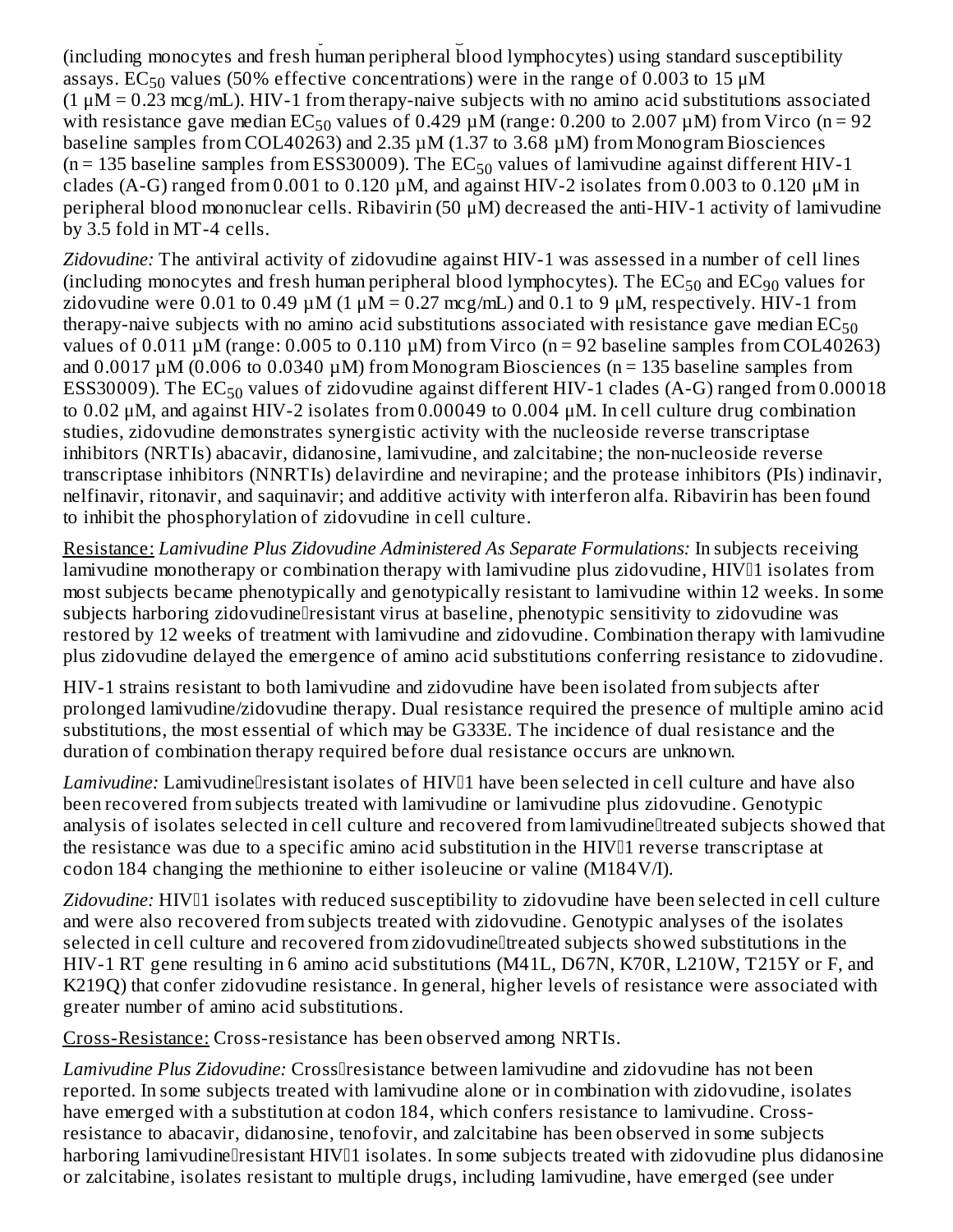Zidovudine below).

*Lamivudine:* See Lamivudine Plus Zidovudine (above).

Zidovudine: In a trial of 167 HIV<sup>I</sup>llinfected subjects, isolates (n = 2) with multi<sup>nd</sup>rug resistance to didanosine, lamivudine, stavudine, zalcitabine, and zidovudine were recovered from subjects treated for ≥1 year with zidovudine plus didanosine or zidovudine plus zalcitabine. The pattern of resistance associated amino acid substitutions with such combination therapies was different (A62V, V75I, F77L, F116Y, Q151M) from the pattern with zidovudine monotherapy, with the Q151M substitution being most commonly associated with multidrug resistance. The substitution at codon 151 in combination with substitutions at 62, 75, 77, and 116 results in a virus with reduced susceptibility to didanosine, lamivudine, stavudine, zalcitabine, and zidovudine. Thymidine analogue mutations (TAMs) are selected by zidovudine and confer crossllresistance to abacavir, didanosine, stavudine, tenofovir, and zalcitabine.

# **13 NONCLINICAL TOXICOLOGY**

# **13.1 Carcinogenesis, Mutagenesis, Impairment of Fertility**

Carcinogenicity: *Lamivudine:* Long-term carcinogenicity studies with lamivudine in mice and rats showed no evidence of carcinogenic potential at exposures up to 10 times (mice) and 58 times (rats) those observed in humans at the recommended therapeutic dose for HIV-1 infection.

*Zidovudine:* Zidovudine was administered orally at 3 dosage levels to separate groups of mice and rats (60 females and 60 males in each group). Initial single daily doses were 30, 60, and 120 mg/kg/day in mice and 80, 220, and 600 mg/kg/day in rats. The doses in mice were reduced to 20, 30, and 40 mg/kg/day after day 90 because of treatment-related anemia, whereas in rats only the high dose was reduced to 450 mg/kg/day on day 91 and then to 300 mg/kg/day on day 279.

In mice, 7 late-appearing (after 19 months) vaginal neoplasms (5 nonmetastasizing squamous cell carcinomas, 1 squamous cell papilloma, and 1 squamous polyp) occurred in animals given the highest dose. One late-appearing squamous cell papilloma occurred in the vagina of a middle-dose animal. No vaginal tumors were found at the lowest dose.

In rats, 2 late-appearing (after 20 months), nonmetastasizing vaginal squamous cell carcinomas occurred in animals given the highest dose. No vaginal tumors occurred at the low or middle dose in rats. No other drug-related tumors were observed in either sex of either species.

At doses that produced tumors in mice and rats, the estimated drug exposure (as measured by AUC) was approximately 3 times (mouse) and 24 times (rat) the estimated human exposure at the recommended therapeutic dose of 100 mg every 4 hours.

It is not known how predictive the results of rodent carcinogenicity studies may be for humans.

Mutagenicity: *Lamivudine:* Lamivudine was mutagenic in an L5178Y/TK<sup>+/-</sup> mouse lymphoma assay and clastogenic in a cytogenetic assay using cultured human lymphocytes. Lamivudine was negative in a microbial mutagenicity assay, in an in vitro cell transformation assay, in a rat micronucleus test, in a rat bone marrow cytogenetic assay, and in an assay for unscheduled DNA synthesis in rat liver.

Zidovudine: Zidovudine was mutagenic in an L5178Y/TK<sup>+/-</sup> mouse lymphoma assay, positive in an in vitro cell transformation assay, clastogenic in a cytogenetic assay using cultured human lymphocytes, and positive in mouse and rat micronucleus tests after repeated doses. It was negative in a cytogenetic study in rats given a single dose.

Impairment of Fertility: *Lamivudine:* In a study of reproductive performance, lamivudine, administered to male and female rats at doses up to 130 times the usual adult dose based on body surface area considerations, revealed no evidence of impaired fertility (judged by conception rates) and no effect on the survival, growth, and development to weaning of the offspring.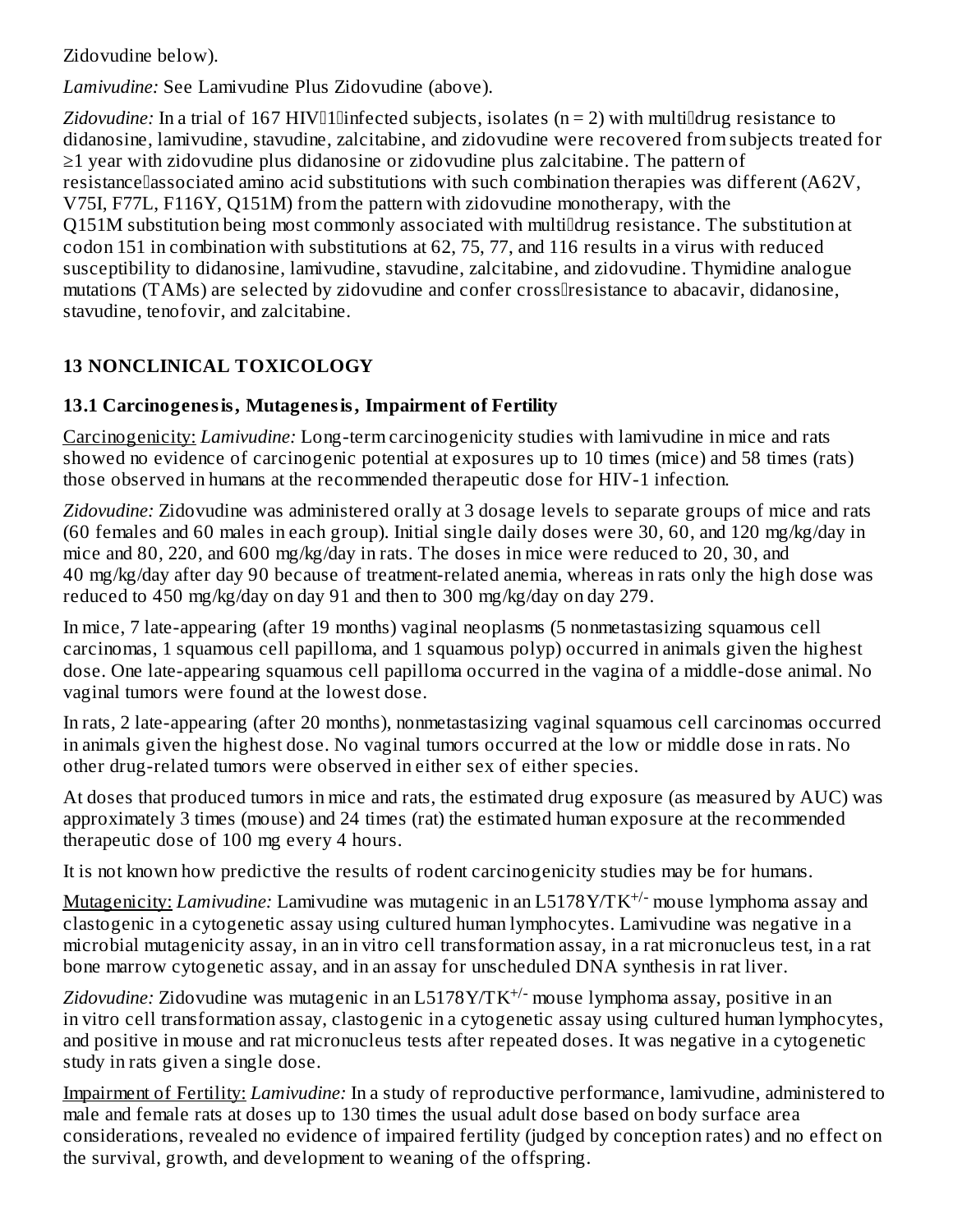*Zidovudine:* Zidovudine, administered to male and female rats at doses up to 7 times the usual adult dose based on body surface area considerations, had no effect on fertility judged by conception rates.

## **13.2 Reproductive and Developmental Toxicology Studies**

Lamivudine: Reproduction studies have been performed in rats and rabbits at orally administered doses up to 4,000 mg/kg/day and 1,000 mg/kg/day, respectively, producing plasma levels up to approximately 35 times that for the adult HIV dose. No evidence of teratogenicity due to lamivudine was observed. Evidence of early embryolethality was seen in the rabbit at exposure levels similar to those observed in humans, but there was no indication of this effect in the rat at exposure levels up to 35 times those in humans. Studies in pregnant rats and rabbits showed that lamivudine is transferred to the fetus through the placenta.

Zidovudine: Oral teratology studies in the rat and in the rabbit at doses up to 500 mg/kg/day revealed no evidence of teratogenicity with zidovudine. Zidovudine treatment resulted in embryo/fetal toxicity as evidenced by an increase in the incidence of fetal resorptions in rats given 150 or 450 mg/kg/day and rabbits given 500 mg/kg/day. The doses used in the teratology studies resulted in peak zidovudine plasma concentrations (after one half of the daily dose) in rats 66 to 226 times, and in rabbits 12 to 87 times, mean steady-state peak human plasma concentrations (after one sixth of the daily dose) achieved with the recommended daily dose (100 mg every 4 hours). In an in vitro experiment with fertilized mouse oocytes, zidovudine exposure resulted in a dose-dependent reduction in blastocyst formation. In an additional teratology study in rats, a dose of 3,000 mg/kg/day (very near the oral median lethal dose in rats of 3,683 mg/kg) caused marked maternal toxicity and an increase in the incidence of fetal malformations. This dose resulted in peak zidovudine plasma concentrations 350 times peak human plasma concentrations. (Estimated AUC in rats at this dose level was 300 times the daily AUC in humans given 600 mg/day.) No evidence of teratogenicity was seen in this experiment at doses of 600 mg/kg/day or less.

# **14 CLINICAL STUDIES**

There have been no clinical trials conducted with COMBIVIR. See *Clinical Pharmacology (12.3)* for information about bioequivalence. One COMBIVIR Tablet given twice daily is an alternative regimen to EPIVIR Tablets 150 mg twice daily plus RETROVIR 600 mg per day in divided doses.

# **14.1 Adults**

Lamivudine Plus Zidovudine: The NUCB3007 (CAESAR) trial was conducted using EPIVIR 150 lmg Tablets (150 mg twice daily) and RETROVIR 100mg Capsules (2 x 100 mg 3 times daily). CAESAR was a multillcenter, double-blind, placebo-controlled trial comparing continued current therapy (zidovudine alone [62% of subjects] or zidovudine with didanosine or zalcitabine [38% of subjects]) to the addition of EPIVIR or EPIVIR plus an investigational non-nucleoside reverse transcriptase inhibitor, randomized 1:2:1. A total of  $1,816$  HIV $\Box$ Ilinfected adults with 25 to 250 (median 122) CD4 cells/mm<sup>3</sup> at baseline were enrolled: median age was 36 years, 87% were male, 84% were nucleoside-experienced, and 16% were therapylnaive. The median duration on trial was 12 months. Results are summarized in Table 5.

| Endpoint                                                                                                                  | Current Therapy ( $n = 460$ )   plus Current Therapy | <b>EPIVIR</b><br>$(n = 896)$ | <b>EPIVIR</b><br>plus a NNRTI <sup>a</sup><br>plus Current Therapy<br>$(n = 460)$ |  |
|---------------------------------------------------------------------------------------------------------------------------|------------------------------------------------------|------------------------------|-----------------------------------------------------------------------------------|--|
| $HIV-1$ progression or death $\vert$                                                                                      | 90 (19.6%)                                           | 86 (9.6%)                    | 41 (8.9%)                                                                         |  |
| Death                                                                                                                     | $27(5.9\%)$                                          | 23(2.6%)                     | 14 (3.0%)                                                                         |  |
| $\vert$ <sup>a</sup> An investigational non-nucleoside reverse transcriptase inhibitor not approved in the United States. |                                                      |                              |                                                                                   |  |

# **Table 5. Number of Subjects (%) With At Least 1 HIV-1 Dis eas e-Progression Event or Death**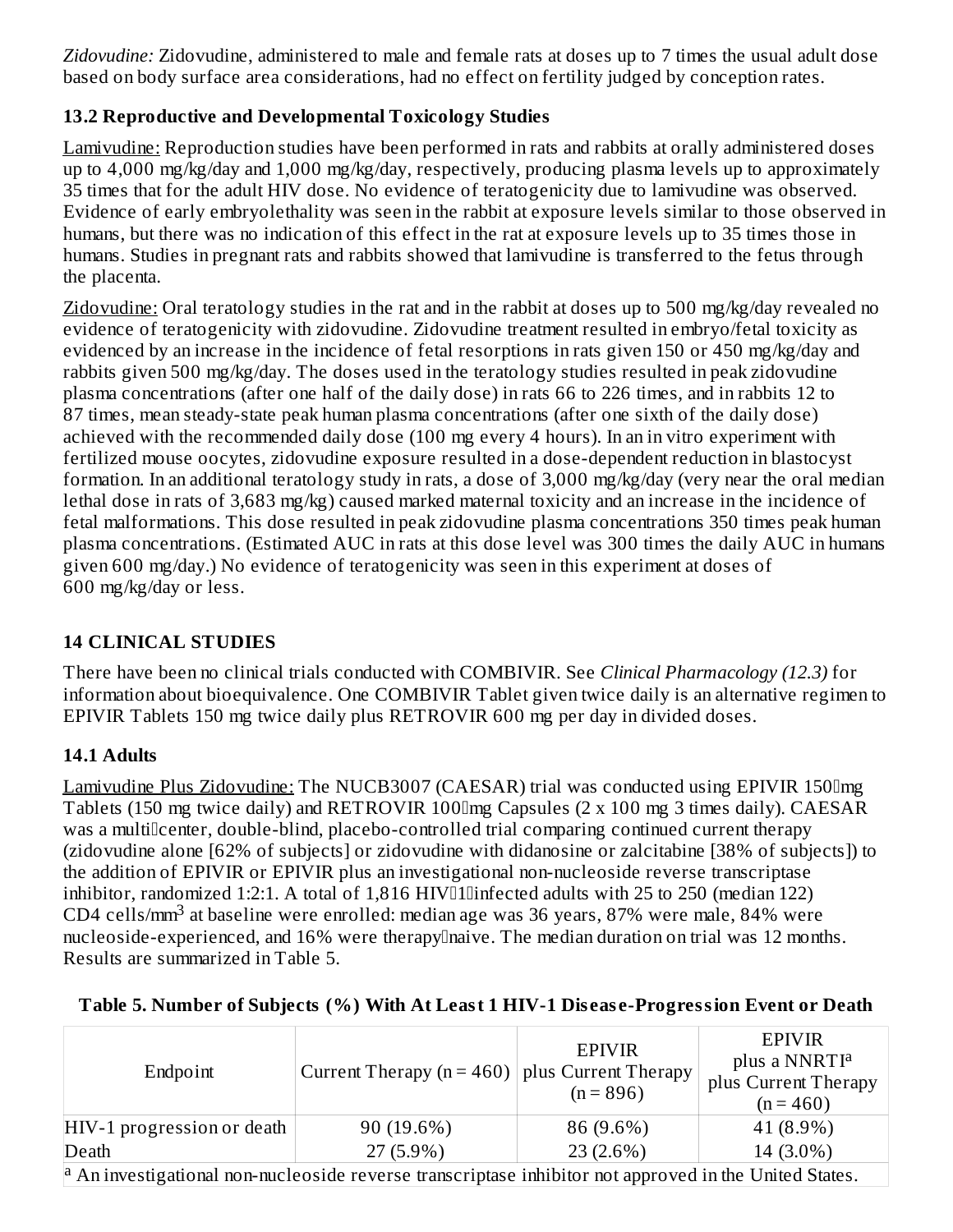## **14.2 Prevention of Maternal-Fetal HIV-1 Transmission**

The utility of zidovudine alone for the prevention of maternal-fetal HIV-1 transmission was demonstrated in a randomized, double-blind, placebo-controlled trial conducted in HIV-1-infected pregnant women with CD4+ cell counts of 200 to 1,818 cells/mm<sup>3</sup> (median in the treated group: -<br>560 cells/mm<sup>3</sup>) who had little or no previous exposure to zidovudine. Oral zidovudine was initiated between 14 and 34 weeks of gestation (median 11 weeks of therapy) followed by IV administration of zidovudine during labor and delivery. Following birth, neonates received oral zidovudine syrup for 6 weeks. The trial showed a statistically significant difference in the incidence of HIV<sup>[1]</sup> infection in the neonates (based on viral culture from peripheral blood) between the group receiving zidovudine and the group receiving placebo. Of 363 neonates evaluated in the trial, the estimated risk of  $HIVII$ infection was 7.8% in the group receiving zidovudine and 24.9% in the placebo group, a relative reduction in transmission risk of 68.7%. Zidovudine was well tolerated by mothers and infants. There was no difference in pregnancy-related adverse events between the treatment groups.

## **16 HOW SUPPLIED/STORAGE AND HANDLING**

COMBIVIR Tablets, containing 150 mg lamivudine and 300 mg zidovudine, are white, scored, filmcoated, modified-capsule-shaped tablets, debossed on both tablet faces, such that when broken in half, the full "GXFC3" code is present on both halves of the tablet ("GX" on one face and "FC3" on the opposite face of the tablet).

They are supplied by **State of Florida DOH Central Pharmacy** as follows:

| <b>NDC</b>       | Strength        | <b>Quantity/Form</b>            | Color        | Source<br>Prod.<br>Code |
|------------------|-----------------|---------------------------------|--------------|-------------------------|
| 53808-<br>0895-1 | 150 MG / 300 MG | 30 Tablets in a Blister<br>Pack | <b>WHITE</b> | 49702-202               |

### **Store between 2° and 30°C (36° and 86°F).**

### **17 PATIENT COUNSELING INFORMATION**

### **17.1 Advice for the Patient**

Neutropenia and Anemia: Patients should be informed that the important toxicities associated with zidovudine are neutropenia and/or anemia. They should be told of the extreme importance of having their blood counts followed closely while on therapy, especially for patients with advanced HIV-1 disease *[see Boxed Warning, Warnings and Precautions (5.1)]*.

Myopathy: Patients should be informed that myopathy and myositis with pathological changes, similar to that produced by HIV-1 disease, have been associated with prolonged use of zidovudine *[see Warnings and Precautions (5.2)]*.

Lactic Acidosis/Hepatomegaly: Patients should be informed that some HIV medicines, including COMBIVIR, can cause a rare, but serious condition called lactic acidosis with liver enlargement (hepatomegaly) *[see Warnings and Precautions (5.3)]*.

HIV-1/HBV Co-infection: Patients co-infected with HIV-1 and HBV should be informed that deterioration of liver disease has occurred in some cases when treatment with lamivudine was discontinued. Patients should be advised to discuss any changes in regimen with their physician *[see Warnings and Precautions (5.4)]*.

Use With Other Lamivudine-, Zidovudine-, and/or Emtricitabine-Containing Products: COMBIVIR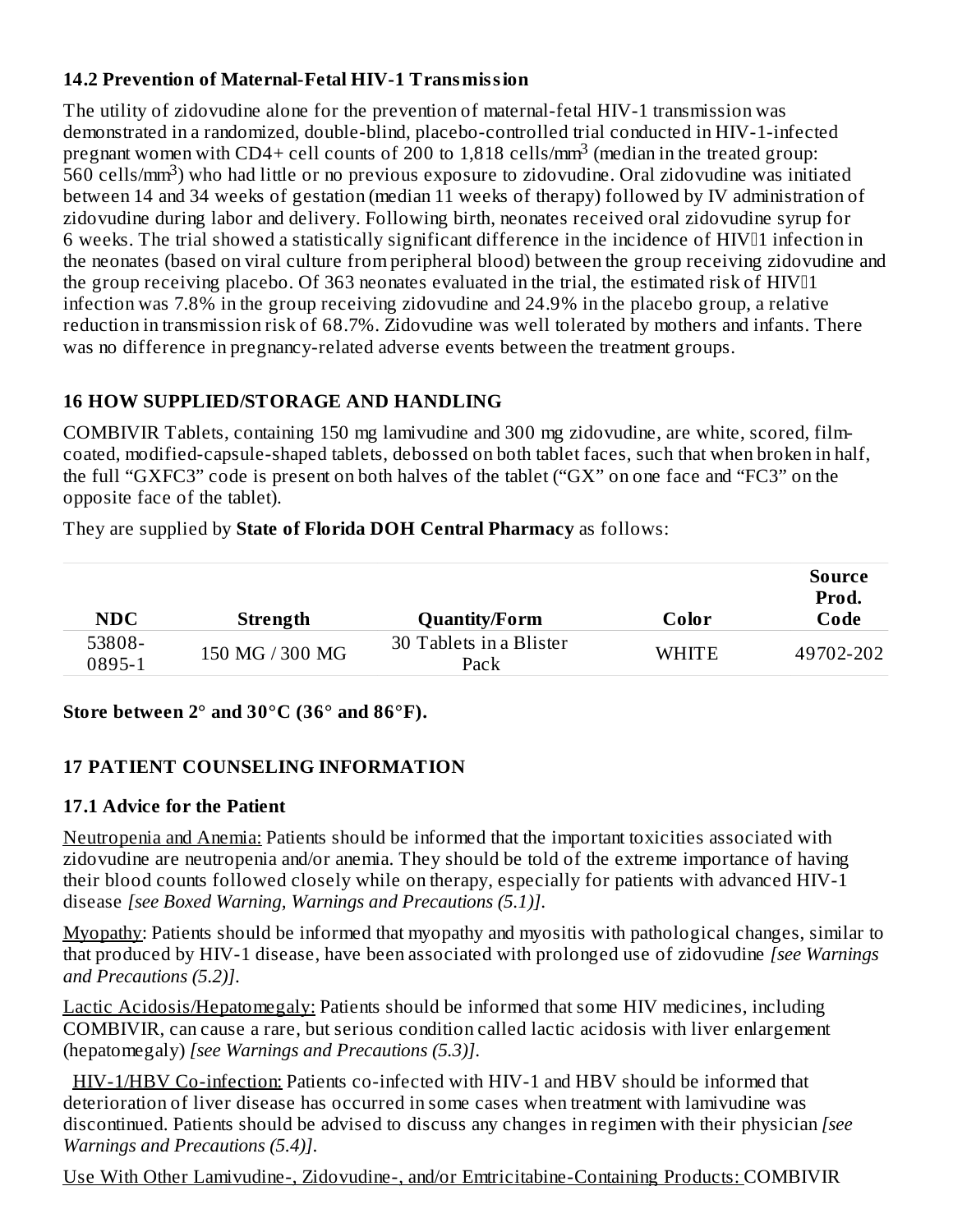should not be coadministered with drugs containing lamivudine, zidovudine, or emtricitabine, including EPIVIR (lamivudine), EPIVIR-HBV (lamivudine), RETROVIR (zidovudine), EPZICOM (abacavir sulfate and lamivudine), TRIZIVIR (abacavir sulfate, lamivudine, and zidovudine), ATRIPLA (efavirenz, emtricitabine, and tenofovir), EMTRIVA (emtricitabine), TRUVADA (emtricitabine and tenofovir), or COMPLERA (rilpivirine/emtricitabine/tenofovir) *[see Warnings and Precautions (5.5)].* ™

HIV-1/HCV Co-Infection: Patients with HIV-1/HCV co-infection should be informed that hepatic decompensation (some fatal) has occurred in HIV-1/HCV co-infected patients receiving combination antiretroviral therapy for HIV-1 and interferon alfa with or without ribavirin *[see Warnings and Precautions (5.6)]*.

Drug Interactions: Patients should be cautioned about the use of other medications, including ganciclovir, interferon alfa, and ribavirin, which may exacerbate the toxicity of zidovudine *[see Drug Interactions (7.3)]*.

Redistribution/Accumulation of Body Fat: Patients should be informed that redistribution or accumulation of body fat may occur in patients receiving antiretroviral therapy and that the cause and long-term health effects of these conditions are not known at this time *[see Warnings and Precautions (5.9)]*.

Information About HIV-1 Infection: COMBIVIR is not a cure for HIV-1 infection and patients may continue to experience illnesses associated with HIV-1 infection, including opportunistic infections. Patients should remain under the care of a physician when using COMBIVIR.

Patients should be advised to avoid doing things that can spread HIV-1 infection to others.

- **Do not share needles or other injection equipment.**
- **Do not share personal items that can have blood or body fluids on them, like toothbrushes and razor blades.**
- **Do not have any kind of s ex without protection.** Always practice safe sex by using a latex or polyurethane condom or other barrier method to lower the chance of sexual contact with semen, vaginal secretions, or blood.
- **Do not breastfeed.** Lamivudine and zidovudine are excreted in human breast milk. Mothers with HIV-1 should not breastfeed because HIV-1 can be passed to the baby in the breast milk.

Patients should be informed to take all HIV medications exactly as prescribed.

EPIVIR, RETROVIR, EPZICOM, and TRIZIVIR are registered trademarks of ViiV Healthcare.

The other brands listed are trademarks of their respective owners and are not trademarks of ViiV Healthcare. The makers of these brands are not affiliated with and do not endorse ViiV Healthcare or its products.

Manufactured for:

ViiV Healthcare Research Triangle Park, NC 27709

by GlaxoSmithKline

Research Triangle Park, NC 27709

Lamivudine is manufactured under agreement from **Shire Pharmaceuticals Group plc** Basingstoke, UK

©2013, ViiV Healthcare. All rights reserved.

This Product was Repackaged By:

**State of Florida DOH Central Pharmacy** 104-2 Hamilton Park Drive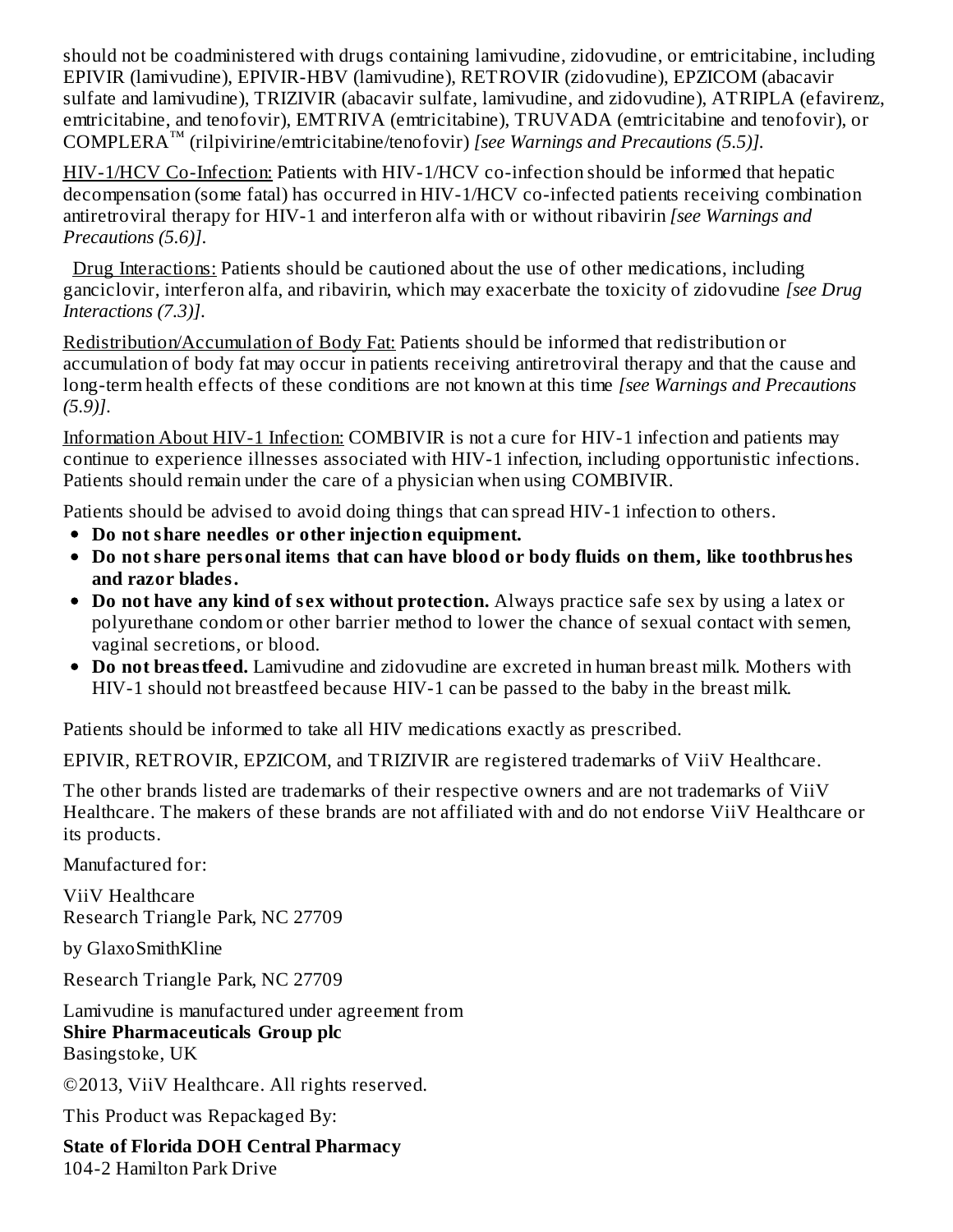Tallahassee, FL 32304 USA

#### **PACKAGE LABEL**

Label Image for **53808-0895 150mg / 300mg**



## **COMBIVIR**

lamivudine and zidovudine tablet, film coated

#### **Product Information**

| Product Type            | HUMAN PRESCRIPTION<br>DRUG | Item Code (Source) NDC:53808-0895(NDC:49702-202) |
|-------------------------|----------------------------|--------------------------------------------------|
| Route of Administration | ORAL                       |                                                  |

| <b>Active Ingredient/Active Moiety</b>                                       |                          |          |  |
|------------------------------------------------------------------------------|--------------------------|----------|--|
| Ingredient Name                                                              | <b>Basis of Strength</b> | Strength |  |
| <b>LAMIVUDINE</b> (UNII: $2T8Q726O95$ ) (LAMIVUDINE - UNII: $2T8Q726O95$ )   | LAMIVUDINE               | $150$ mg |  |
| <b>ZIDO VUDINE</b> (UNII: $4B9XT59T7S$ ) (ZIDO VUDINE - UNII: $4B9XT59T7S$ ) | <b>ZIDO VUDINE</b>       | $300$ mg |  |

| <b>Inactive Ingredients</b>                                     |          |
|-----------------------------------------------------------------|----------|
| <b>Ingredient Name</b>                                          | Strength |
| <b>COLLOIDAL SILICON DIOXIDE (UNII: ETJ7Z6XBU4)</b>             |          |
| <b>HYPROMELLOSES</b> (UNII: 3NXW29V3WO)                         |          |
| <b>MAGNESIUM STEARATE (UNII: 70097M6I30)</b>                    |          |
| CELLULOSE, MICRO CRYSTALLINE (UNII: OP1R32D61U)                 |          |
| POLYETHYLENE GLYCOLS (UNII: 3WJQ0SDW1A)                         |          |
| POLYSORBATE 80 (UNII: 6OZP39ZG8H)                               |          |
| <b>SODIUM STARCH GLYCOLATE TYPE A POTATO (UNII: 5856J3G2A2)</b> |          |
| <b>TITANIUM DIO XIDE (UNII: 15FIX9 V2JP)</b>                    |          |
|                                                                 |          |
|                                                                 |          |
| <b>Product Characteristics</b>                                  |          |